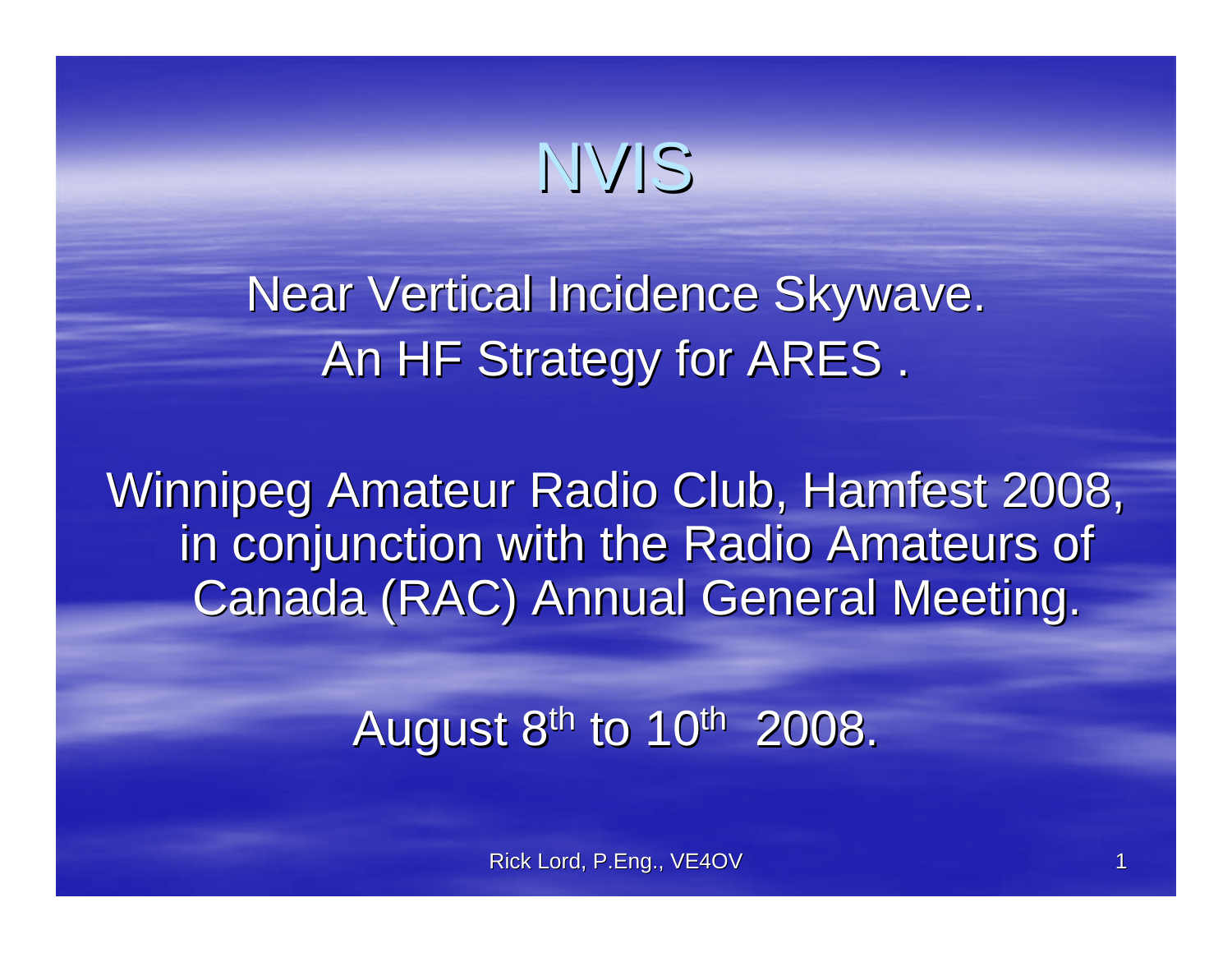# NVIS "Cloudwarming Cloudwarming"

■ NVIS, pronounced "<u>NEH</u>-vis". **- It's been used for generations. - You've probably used it on 80 meters. - Your low-band signal goes straight-up and signal goes straight-up and signal signal signal straight-up and a** comes back and showers the general area.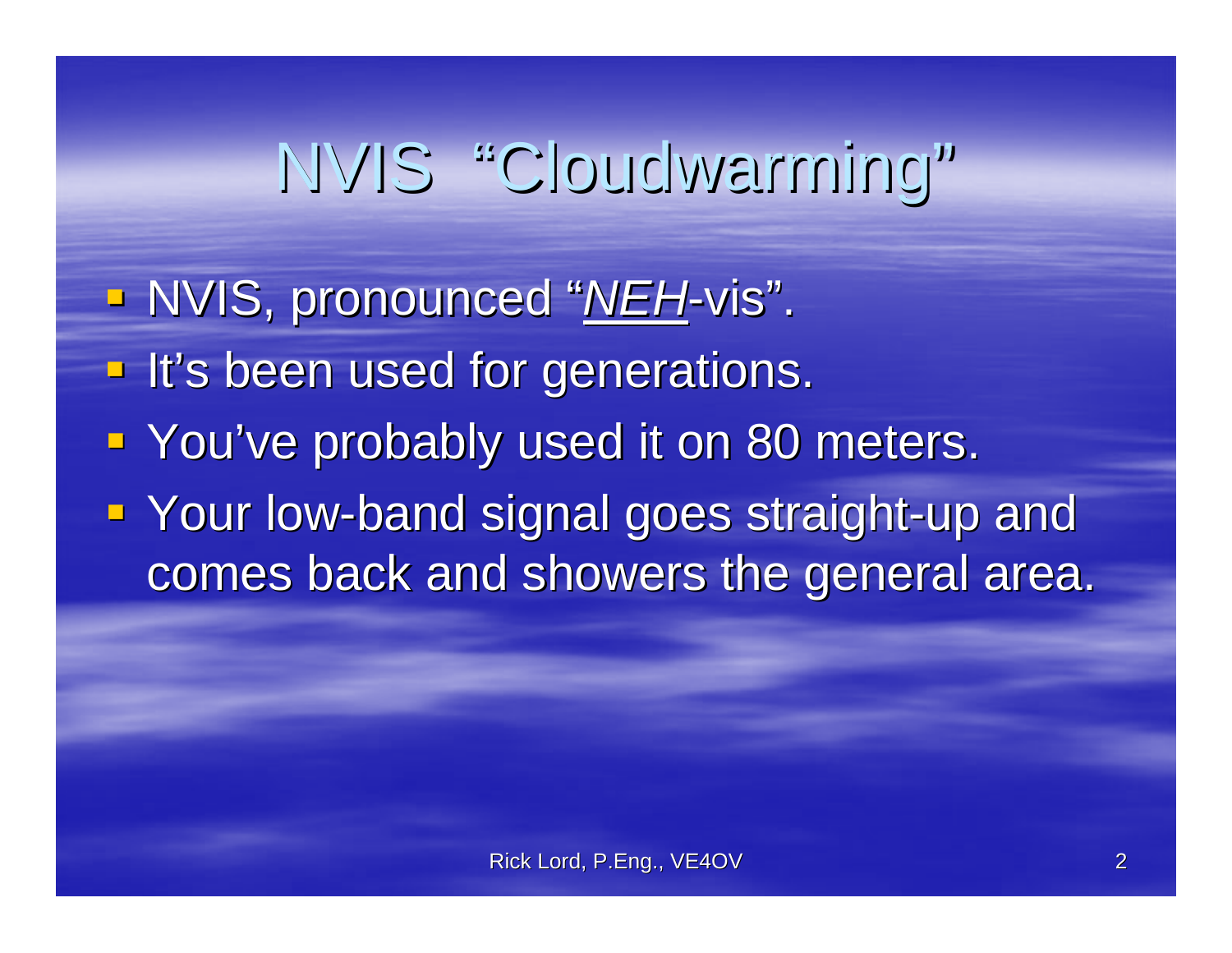### How Long Have we used NVIS?

- **Developed during WW2.**
- **Proven in Vietnam and Op. Desert Storm.**
- **Used daily by Hams, but we just don't call it** by its right name!
- **Enjoying a "re-birth" due to new HF access.**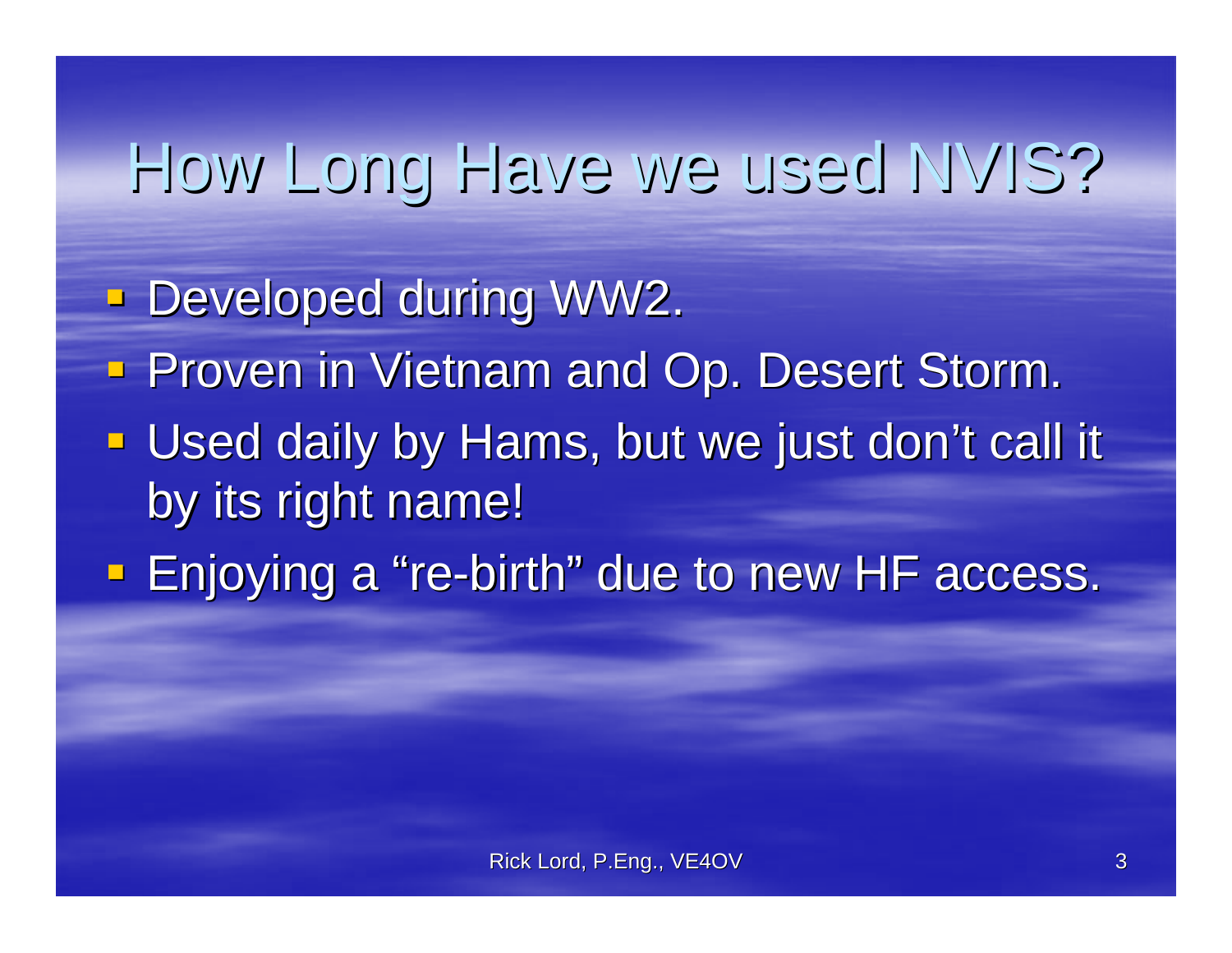Why NVIS is important for ARES Operation. Operation.

- **NVIS uses HF, not VHF.**
- No dependence on VHF/UHF Repeaters.
- **Each HF Mobile is independent.**
- **Massive area coverage from 1 station.**
- Not restricted to "line of sight" operation.
- **Low power HF operation…( 5 Watts!).**
- Day / Night & all-season availability.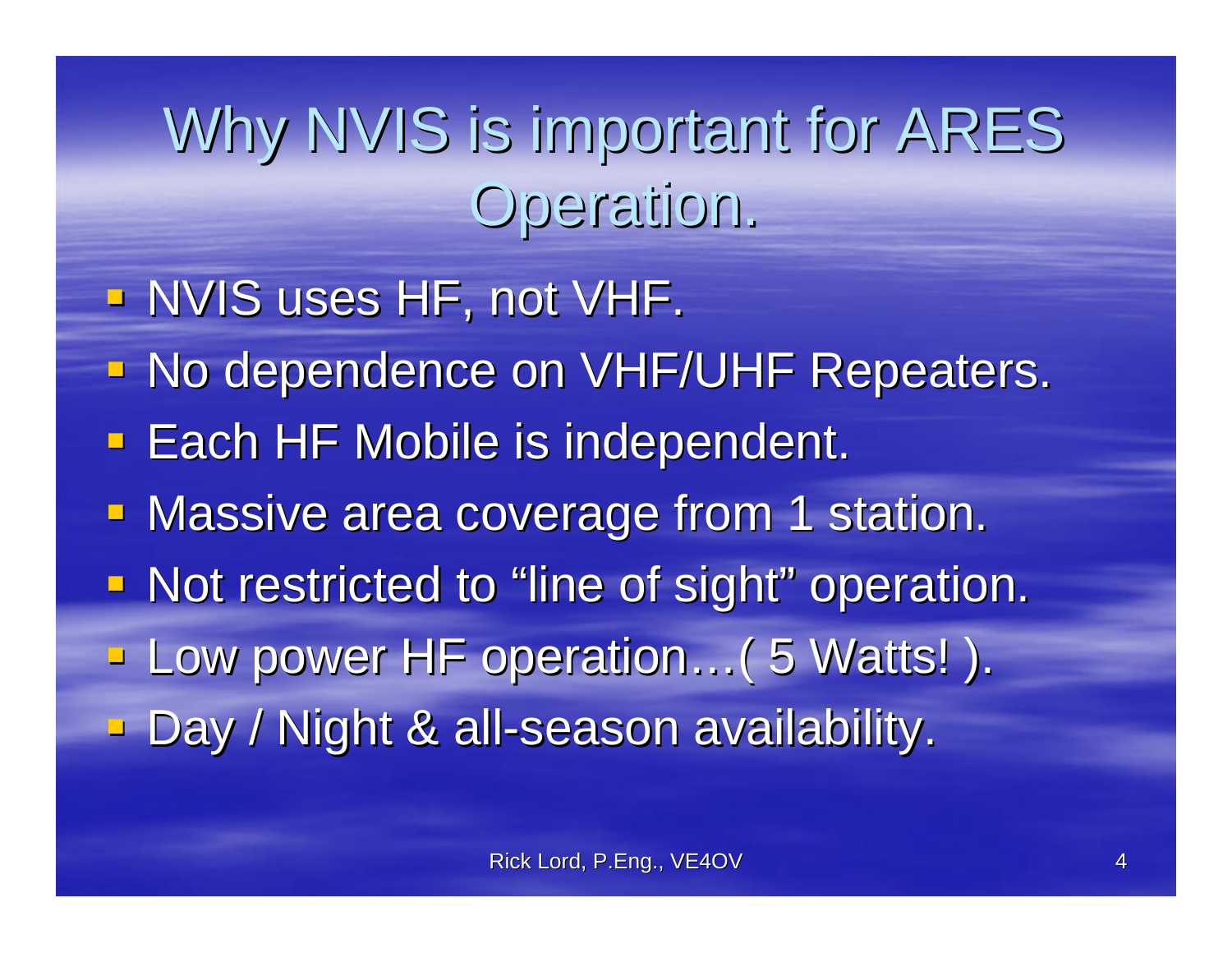### Why the Ionosphere is important. Why the Ionosphere is important.

- **The height of the F2 layer of the ionosphere** is about 300km above the Earth and acts as an "HF Reflector"...( refraction, actually ).
- **Your HF signal is shot straight-up and** comes back down in a huge area.

 $\blacksquare$  The dB losses for the trip up and back are so low that modest antennas and low power can achieve an S9 signal !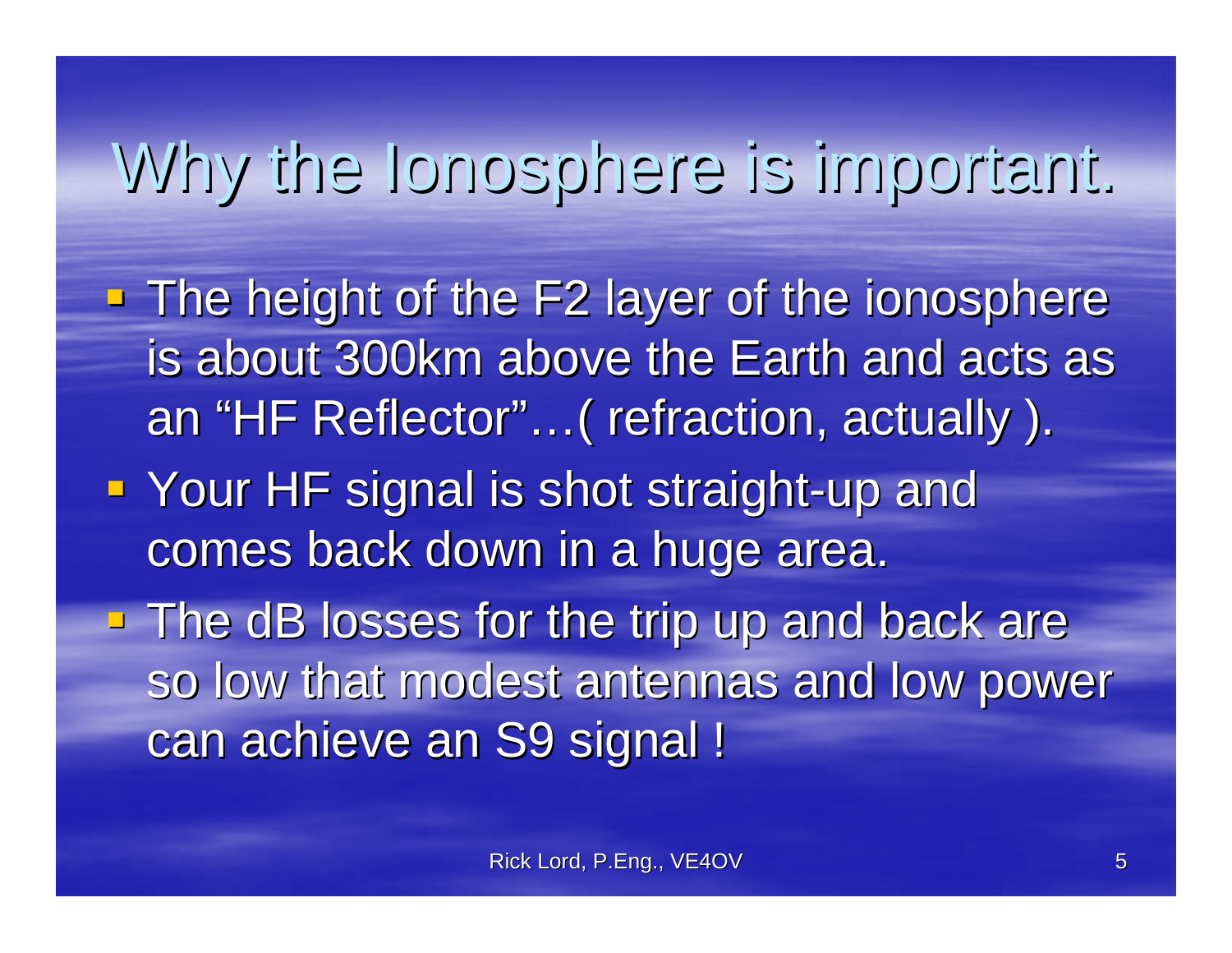#### Your NVIS Signal "Showers" the Area, out to about 1000 km. Area, out to about 1000 km.



Rick Lord, P.Eng., VE4OV 6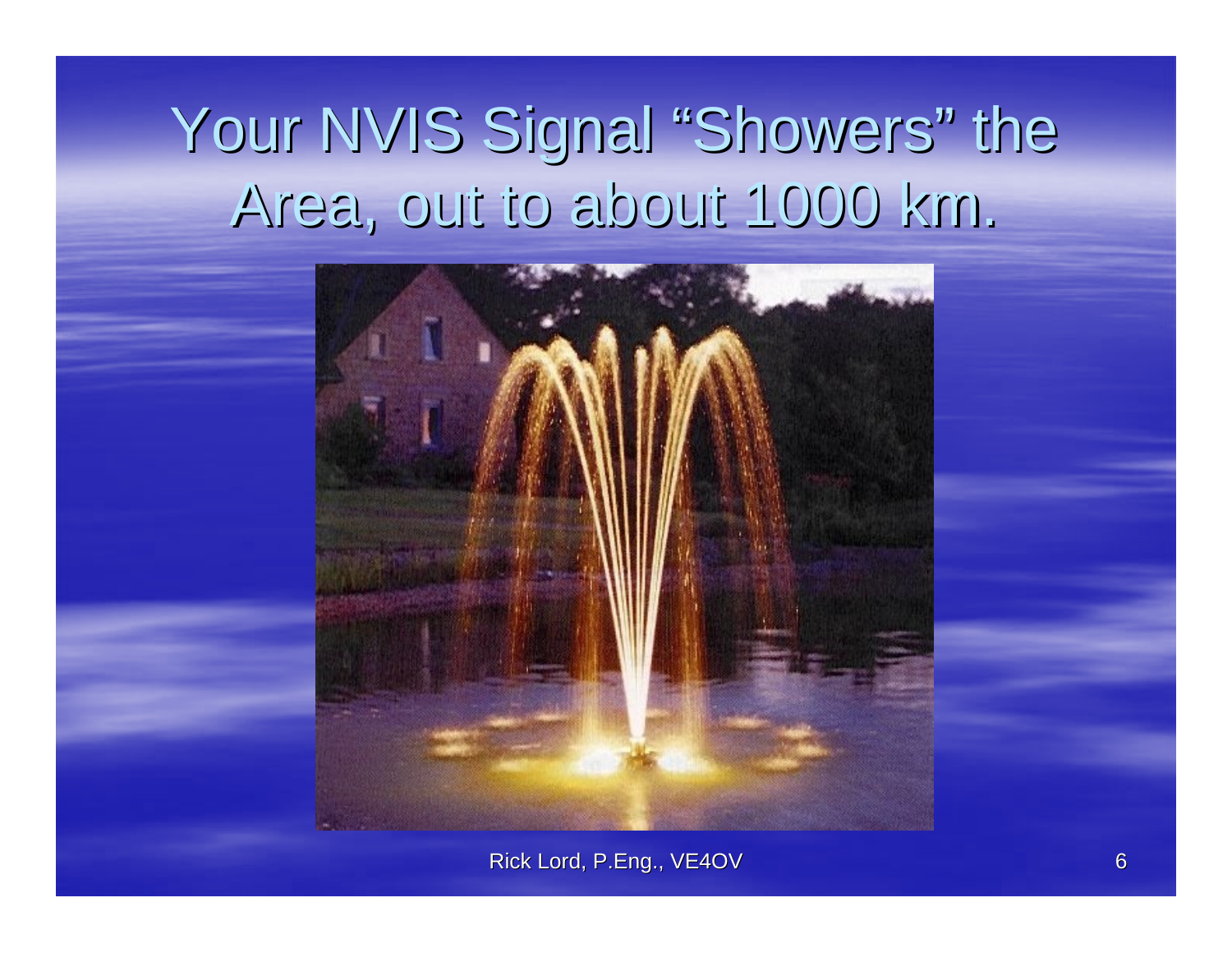How do we shoot a signal "straightup", so that it will "shower" the area?

- Use a horizontal antenna…(no vertical whips!)
- Keep the antenna low to the ground.
- **About 0.05 to 0.20 wavelengths high.**
- **Use 160m, 80m, 40m as required.**
- **Dur American Friends can also use their** new 60m band as well.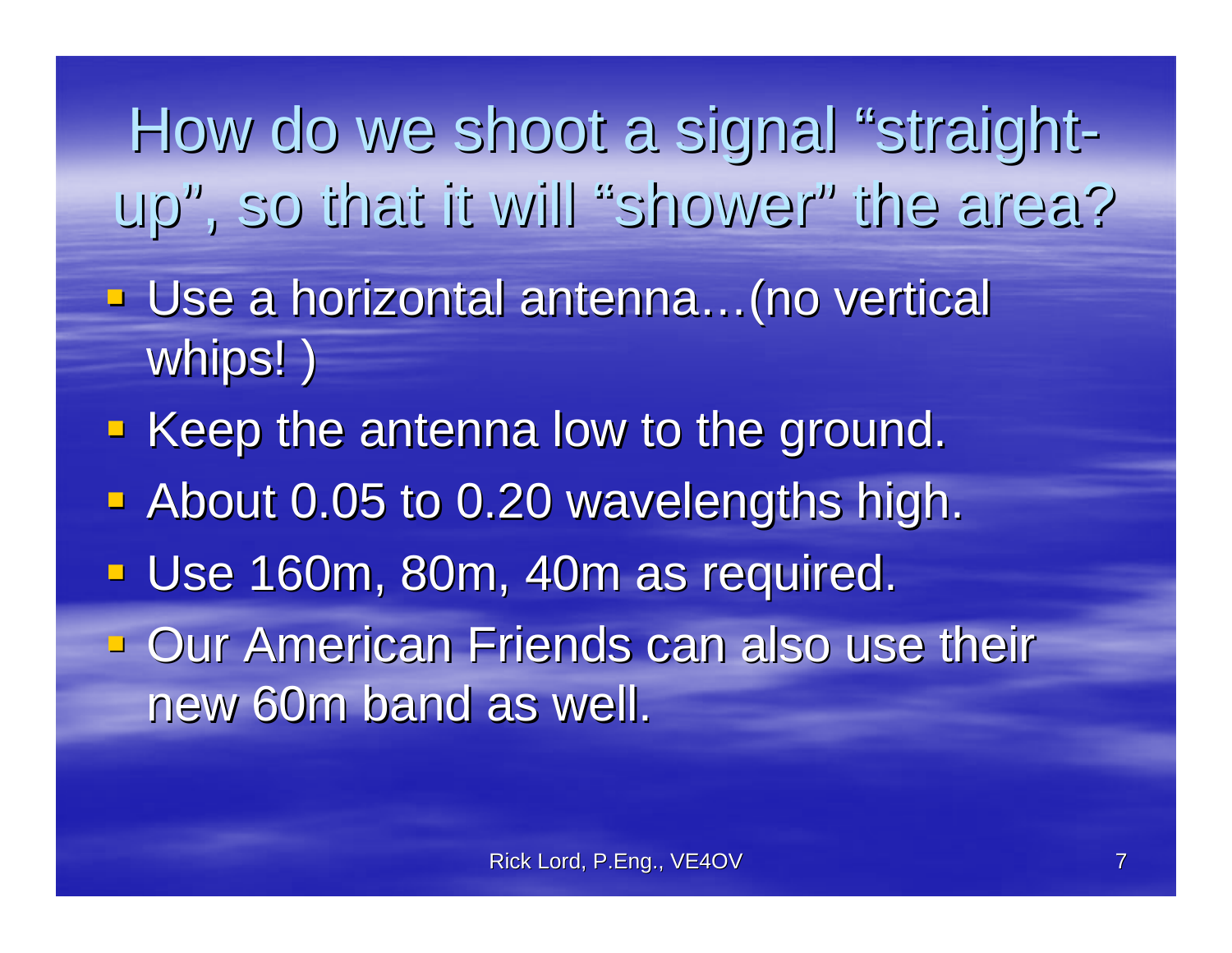#### 4 NVIS Launch Angle Examples. 4 NVIS Launch Angle Examples.

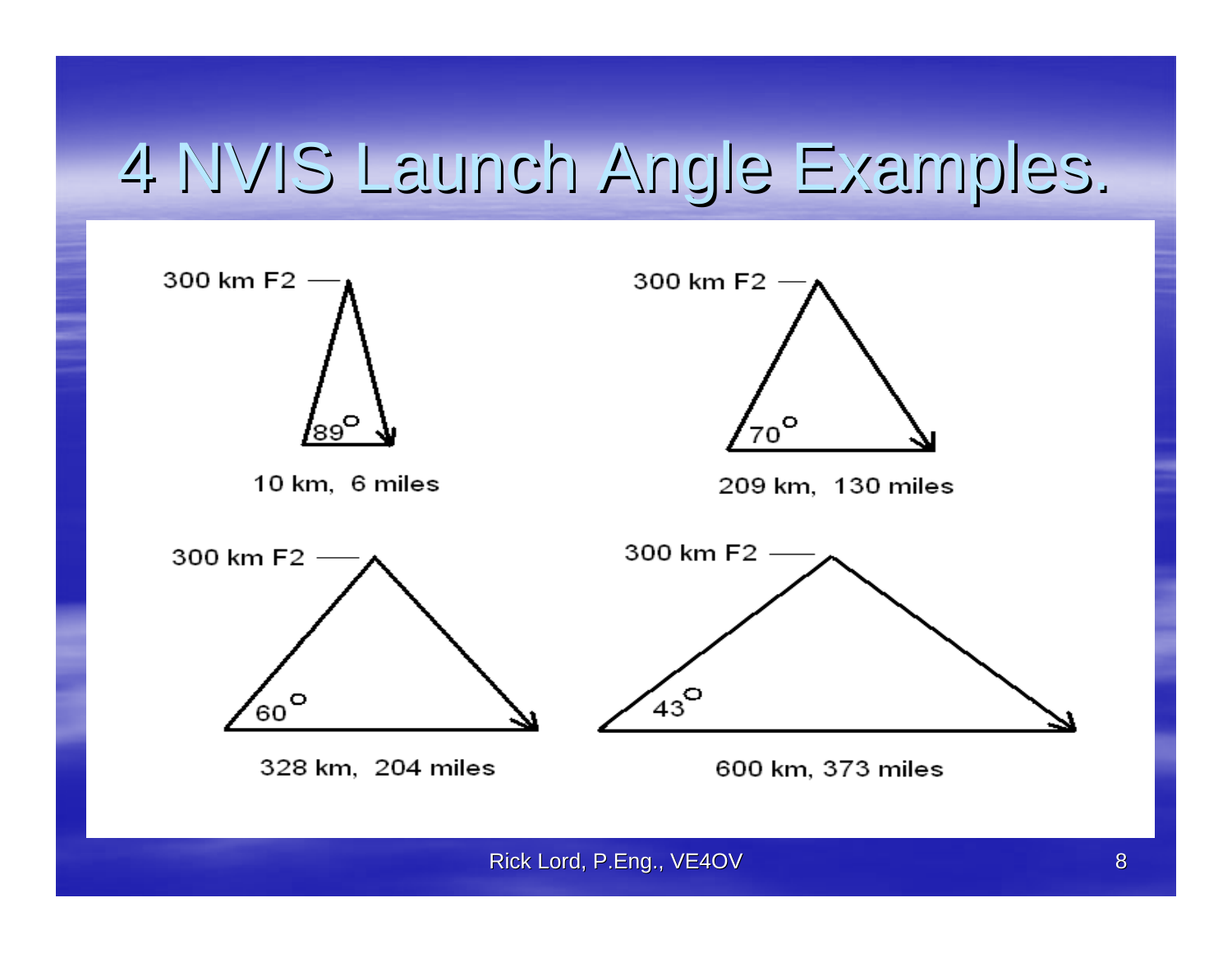### "Skytrig" Path Calculation

11DichMoektonleheteig ave

| <b>C. C. MACCOME.</b> I MACK MESKIND BRATTIE'S EVE                                                                                                                         | - - - -        |  |  |  |  |
|----------------------------------------------------------------------------------------------------------------------------------------------------------------------------|----------------|--|--|--|--|
| 43.0<br>E. Elevation angle, degrees<br>C. Critical freq. MHz<br>L. Layer height, KiloMetres<br>300.<br>F. Operating freq. MHz.                                             | 4.000<br>3.765 |  |  |  |  |
| $km = 533$<br>Radio path length<br>858<br>miles                                                                                                                            |                |  |  |  |  |
| 600<br>373<br>Distance along ground path<br>$kM =$<br>miles                                                                                                                |                |  |  |  |  |
| 3836 kM = $2383$ miles at El-angle = 0<br>Max possible ground path distance                                                                                                |                |  |  |  |  |
| 5.4 degrees, around Earth's surface<br>Subtended angle of ground path                                                                                                      |                |  |  |  |  |
| degrees. The MUF depends on it.<br>Incidence angle of path with layer<br>45.7 L                                                                                            |                |  |  |  |  |
| F < MUF<br>Maximum Useable Frequency, MUF<br>5.589<br>megahertz                                                                                                            |                |  |  |  |  |
| D-Layer in Darkness<br>Spreading Loss along radio path<br>102.6<br>decibels                                                                                                |                |  |  |  |  |
| $63.83$ micro-U/metre. Ix pwr = 100 watts<br>Field strength at end of path                                                                                                 |                |  |  |  |  |
| Vary elevation angle: $1,2$<br>Uary reflecting height of layer: 3,4<br>Uary operating frequency: 5,6<br>T(oggle between Day and Night)<br>S(et operating frequency to MUF) |                |  |  |  |  |
| Hit $E, L, C, F$ to change data. B(egin again), Q(uit program)                                                                                                             |                |  |  |  |  |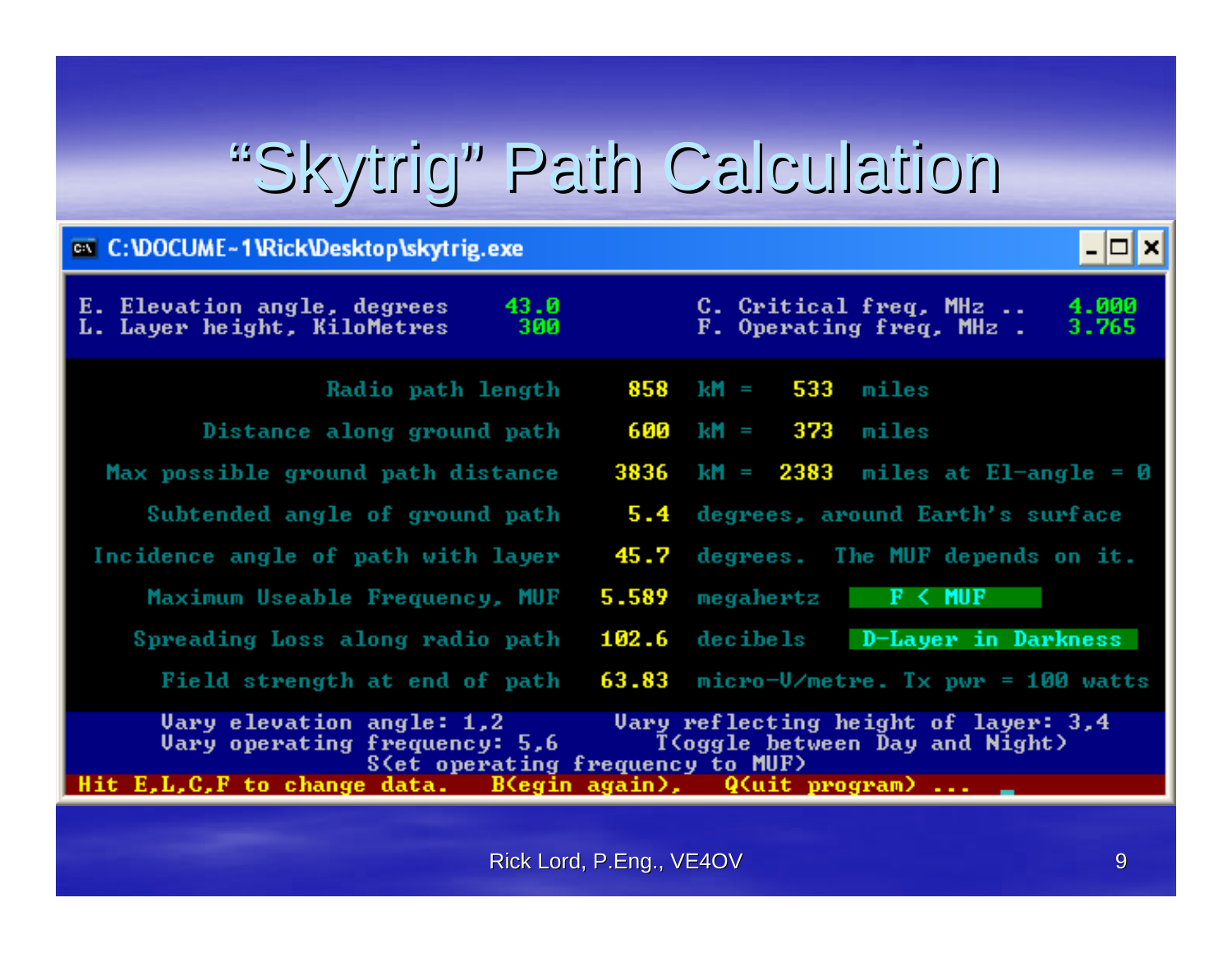### NVIS Is A NVIS Is A "*Technique. Technique."*

#### WHAT ANTENNA HEIGHT ?

#### WHAT POWER LEVEL ? WHAT FREQUENCY ?

Rick Lord, P.Eng., VE4OV 10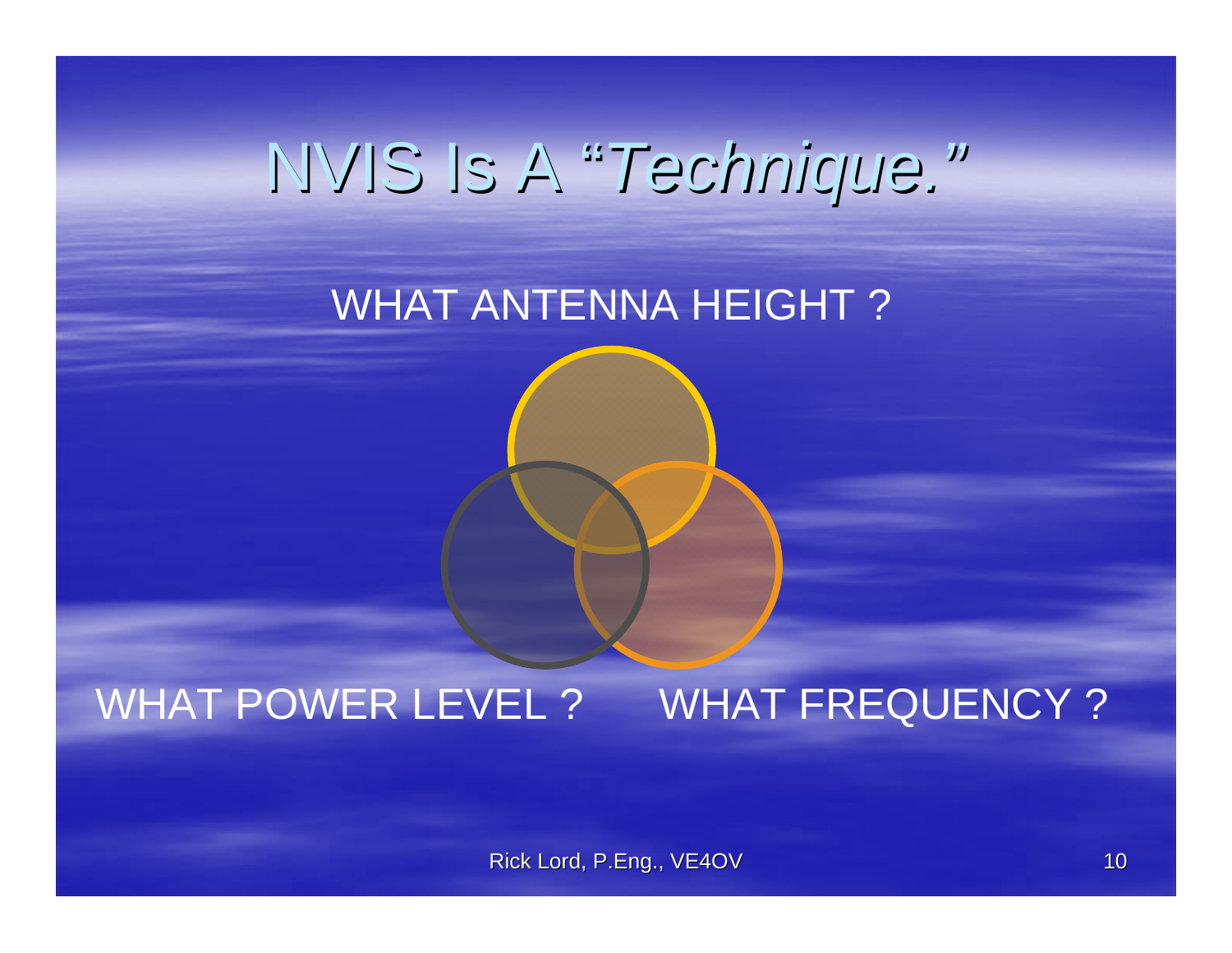#### What Power Level?

**- The usual "barefoot" ( 100 Watt ) Rig is** more than enough. In fact, 5 Watts is plenty! **A QRP (5 Watt) Rig will give you an S9 to** S9+ signal to a similar NVIS Station. **The worst- case path loss is in the 99 dB to** 111 dB range for 1000 km. This means that low power rigs can handle the job. This is good news for portable ARES ops.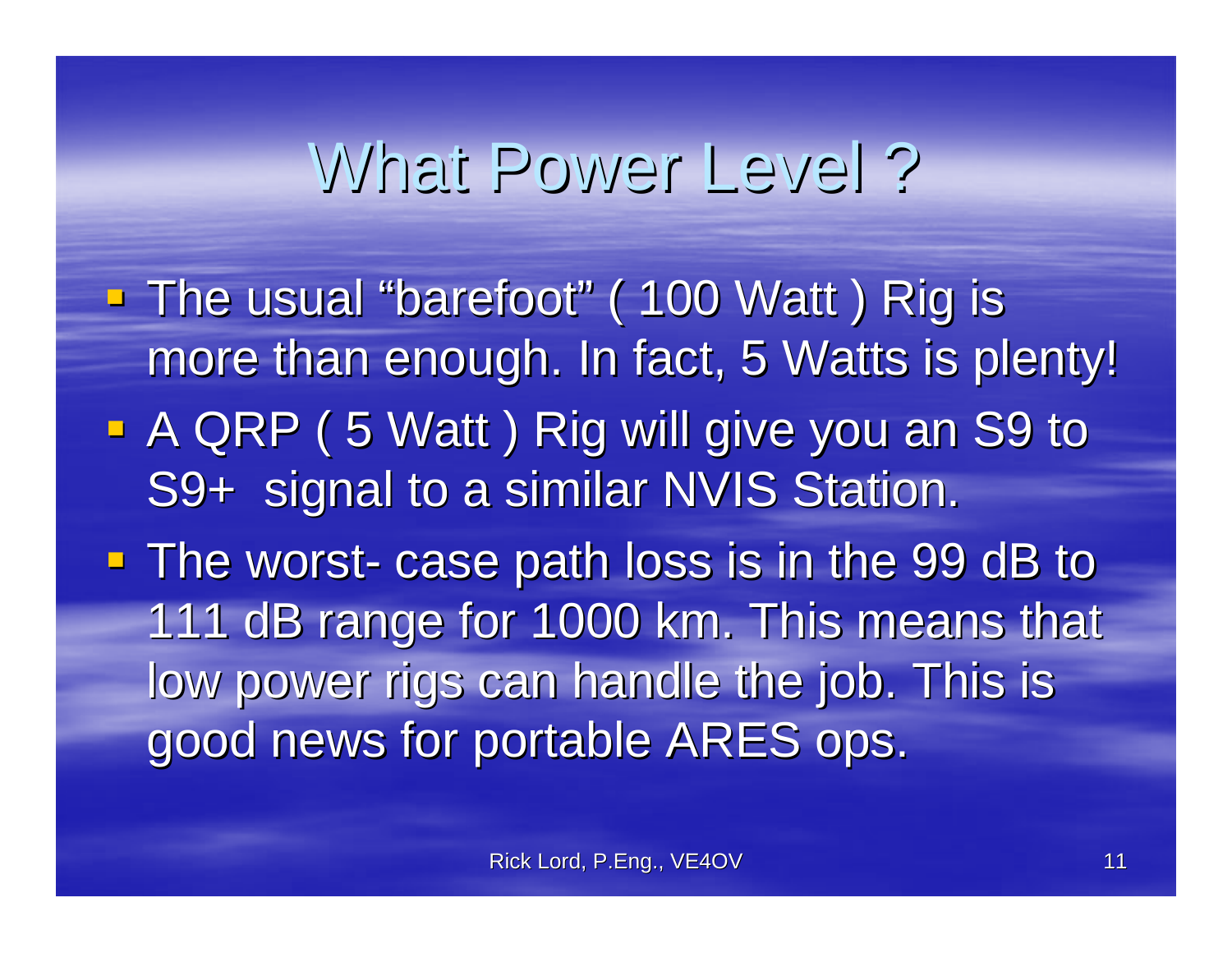### Example: A 5-Watt rig over a 1000 km ground path via the ionosphere km ground path via the ionosphere F2 Layer at a 300 km height. F2 Layer at a 300 km height.

| Freq.<br>MHz | dBm      | dBm     | dBm      | Path Loss Received Power Urban Noise Level Signal to Noise Ratio |
|--------------|----------|---------|----------|------------------------------------------------------------------|
| 1.875        | $-99.4$  | $-62.4$ | -84      | $+21.6$                                                          |
| 3.750        | $-105.4$ | $-68.4$ | -93      | $+24.6$                                                          |
| 7.150        | $-111.0$ | $-74.0$ | $-101.5$ | $+27.5$                                                          |

This example assumes that both the transmitting antenna and the receiving antenna are isotropic radiators with Gain = 0 dBi. Also assumed is that any transmission line losses are 0 dB at both ends of the link.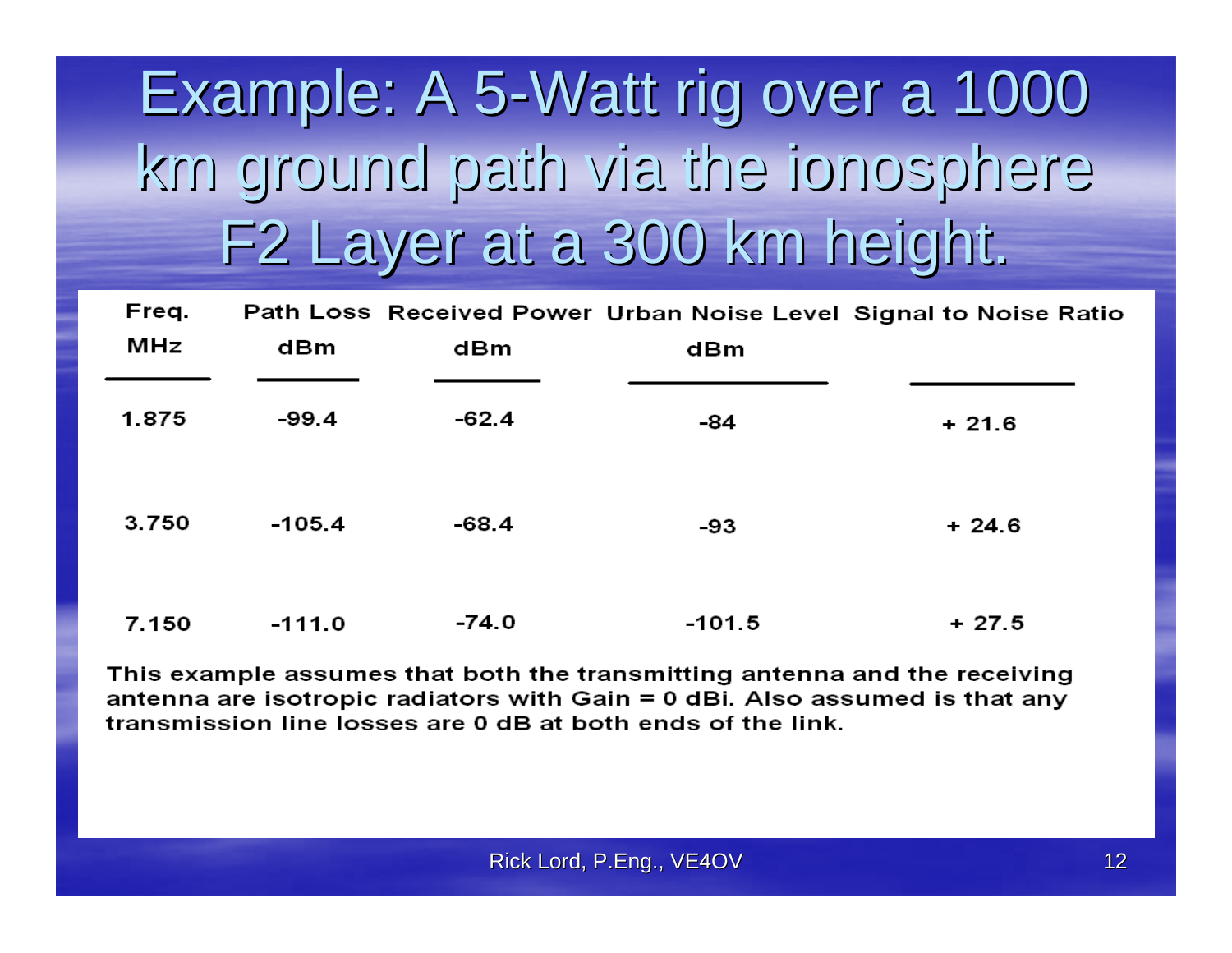#### What Antenna Height?

- **A Horizontal...(not vertical !) antenna, about** 0.05 wavelengths to 0.25 wavelengths above the ground is required. Higher is above the ground is required. Higher is *not* better.
- **Depending on the ground conductivity below** your NVIS Antenna, a 0.2 wavelength height is about optimum.
- **Lowering your NVIS antenna actually** *improves* your Signal to Noise Ratio.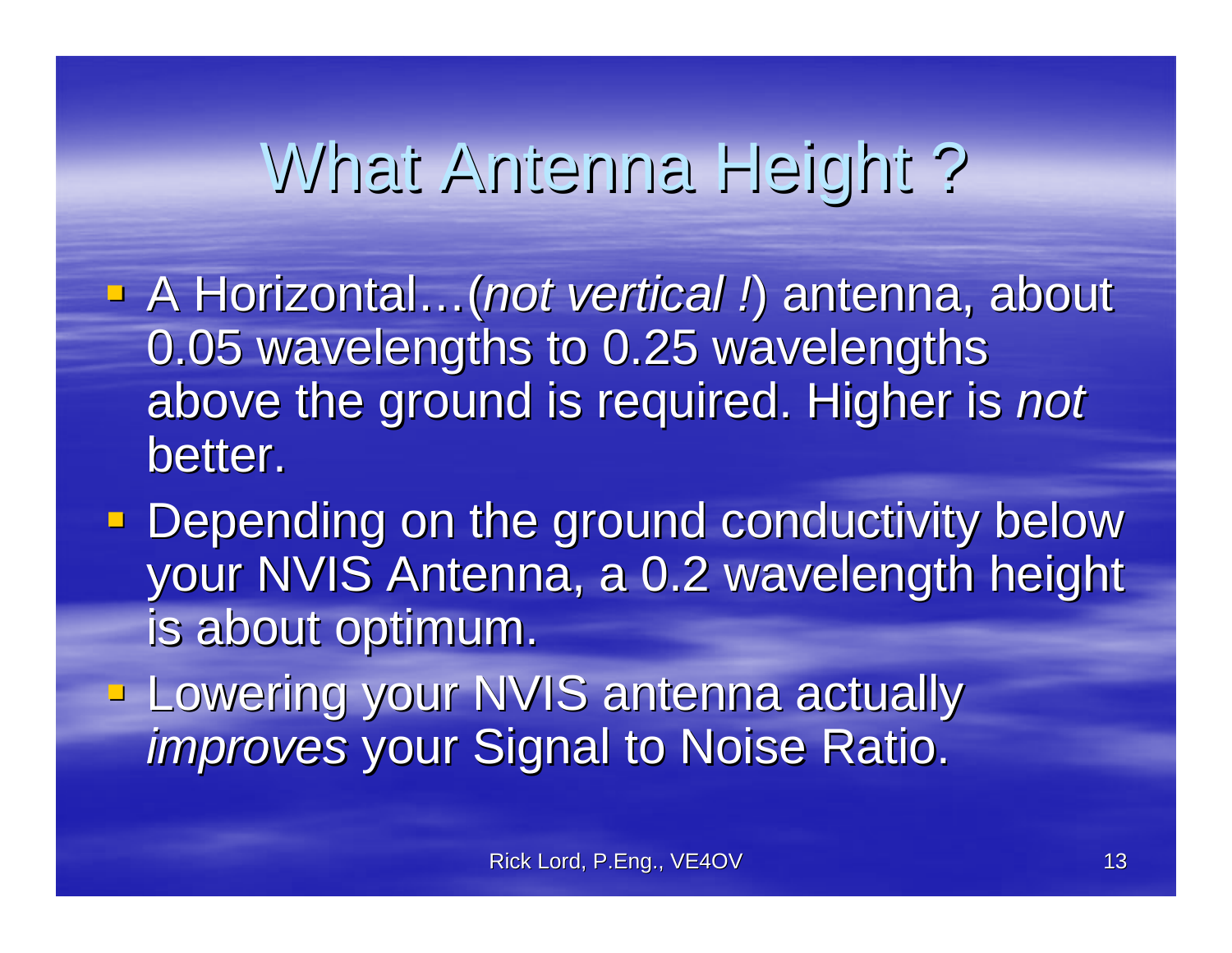### What Frequency?

- **Ah, yes! Here's where the "***Technique***" part** comes in.
- One of the three "Low Bands" (160m, 80m, 160m, 160m, 160m, 160m, 160m, 160m, 160m, 160m, 160m, 160m, 160m, 160 40m) is going to be your correct choice.
- **Again, our American Friends can also use** their 5 new channels at 60m.
- NVIS techniques are restricted to the "Low Bands", so forget about 20m., 15m etc.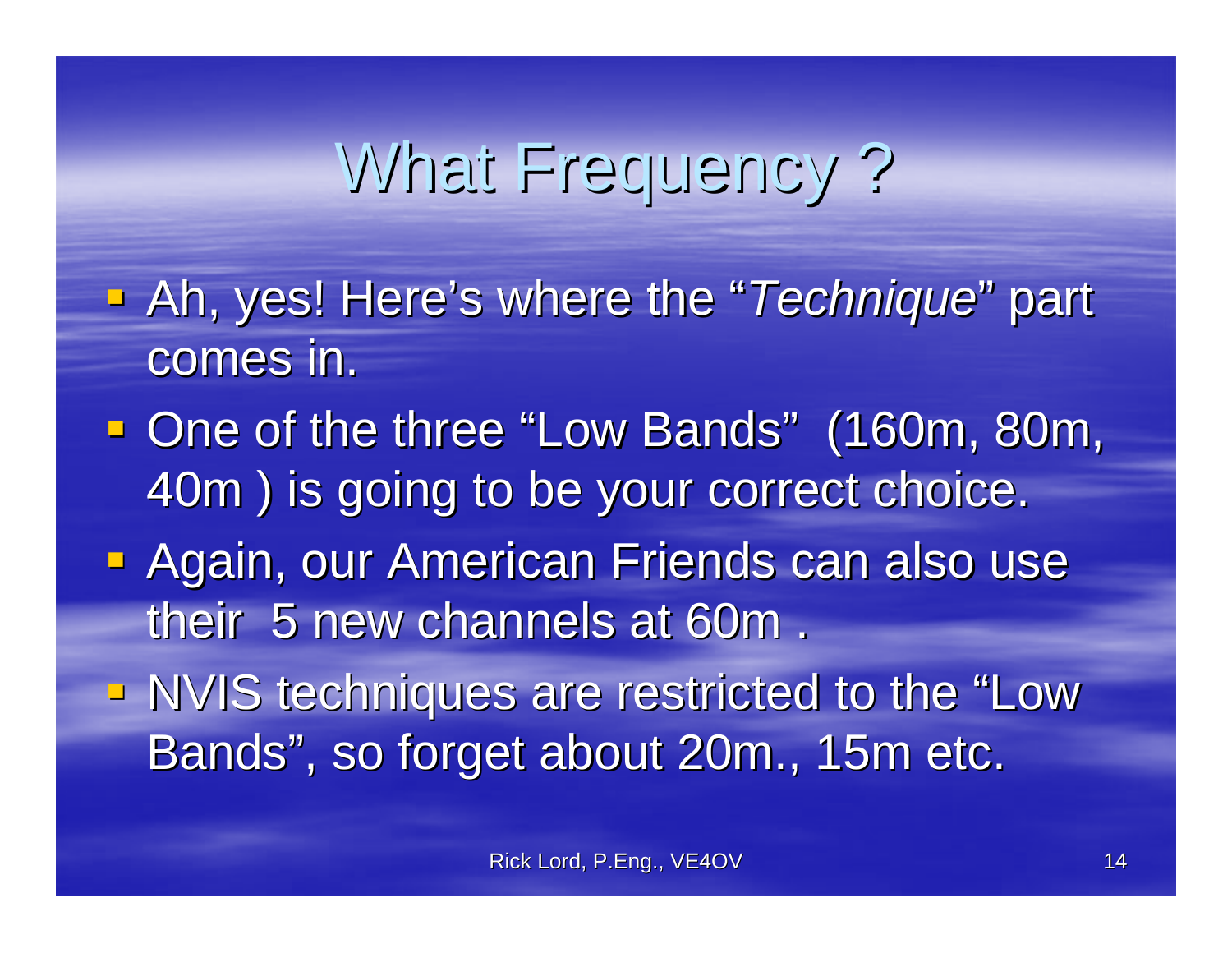# What Frequency ? What Frequency ?

#### IS IT DAYTIME OR NIGHTTIME ?

#### SOLAR FLUX ?

FOF<sub>2</sub>?

Rick Lord, P.Eng., VE4OV 15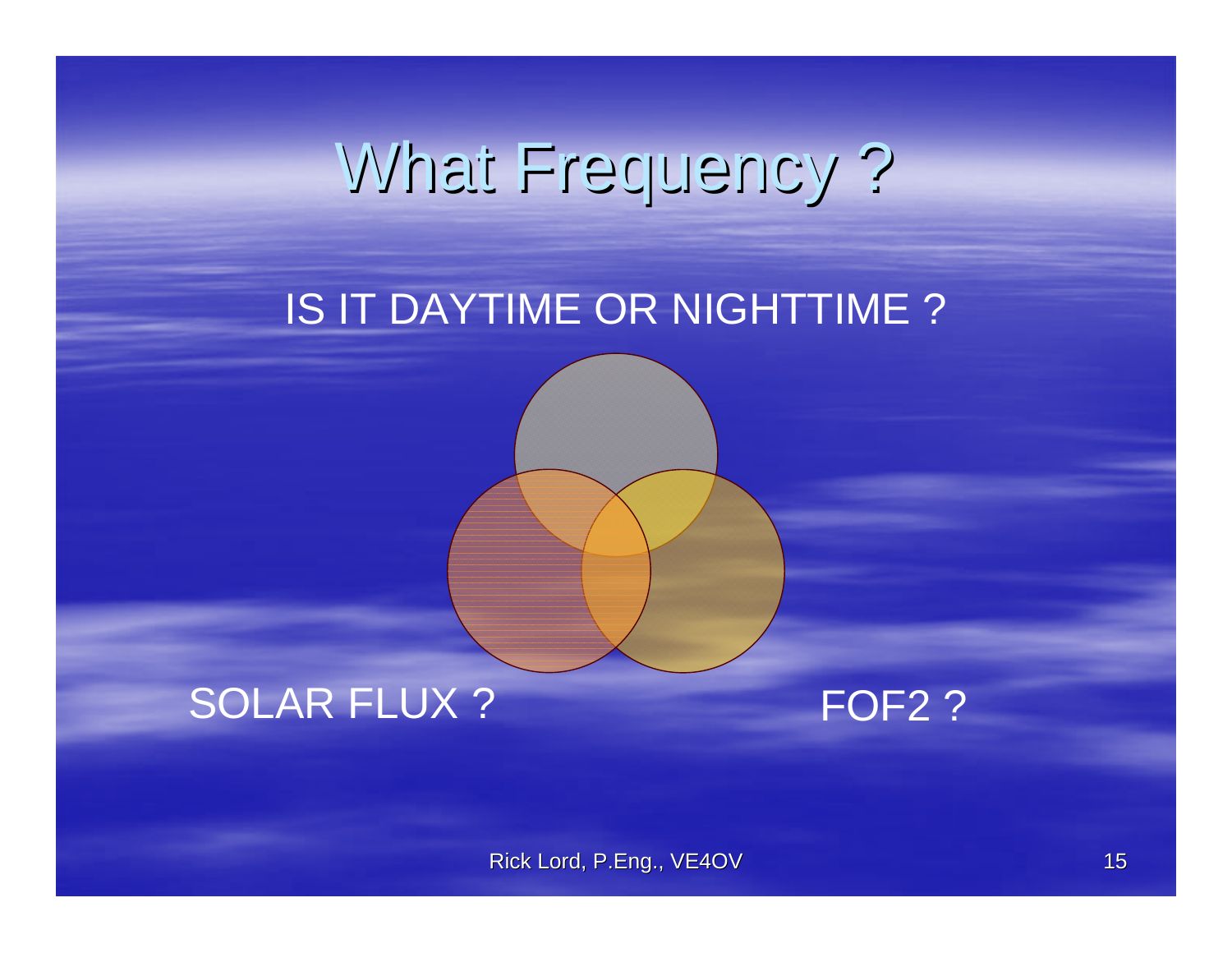### Is it Daytime or Nighttime?

- 160m is useless during the daytime, due to D-Layer Absorption. Use 160m at night!

**- 80m is adequate during the daytime. Better** around dusk and dawn and nighttime.

**40m is your best bet for daytime.**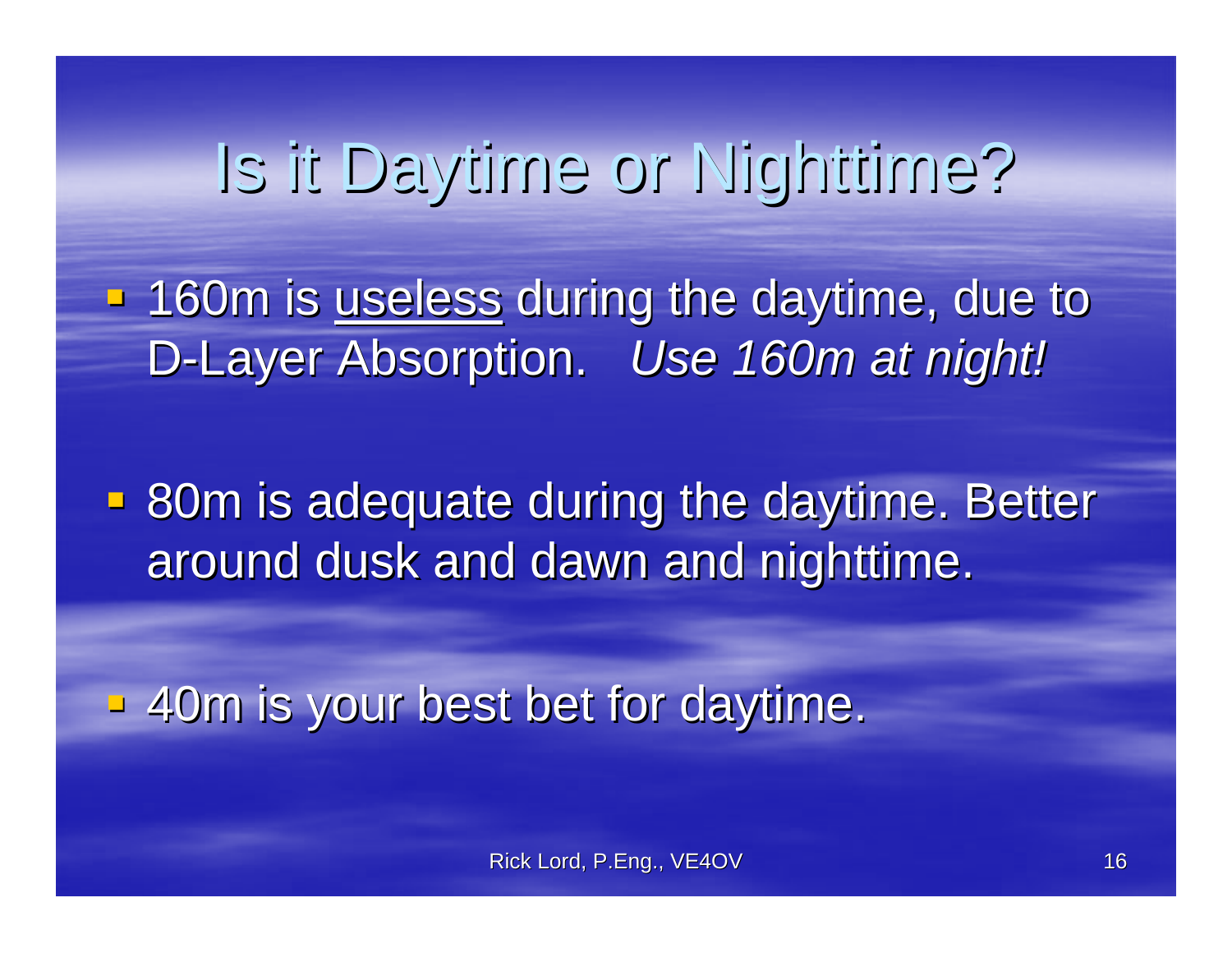#### SOLAR FLUX?

**Fiatary You can pick up the latest "Solar Terrestrial Identify** Indices" from the Internet, or from WWV at 18 minutes after every hour.

**The Solar Flux is the amount of energy** received from the sun on the 10.7 cm band.

**Solar Flux is a measure of Sunspot Activity,** and hence a measure of propagation.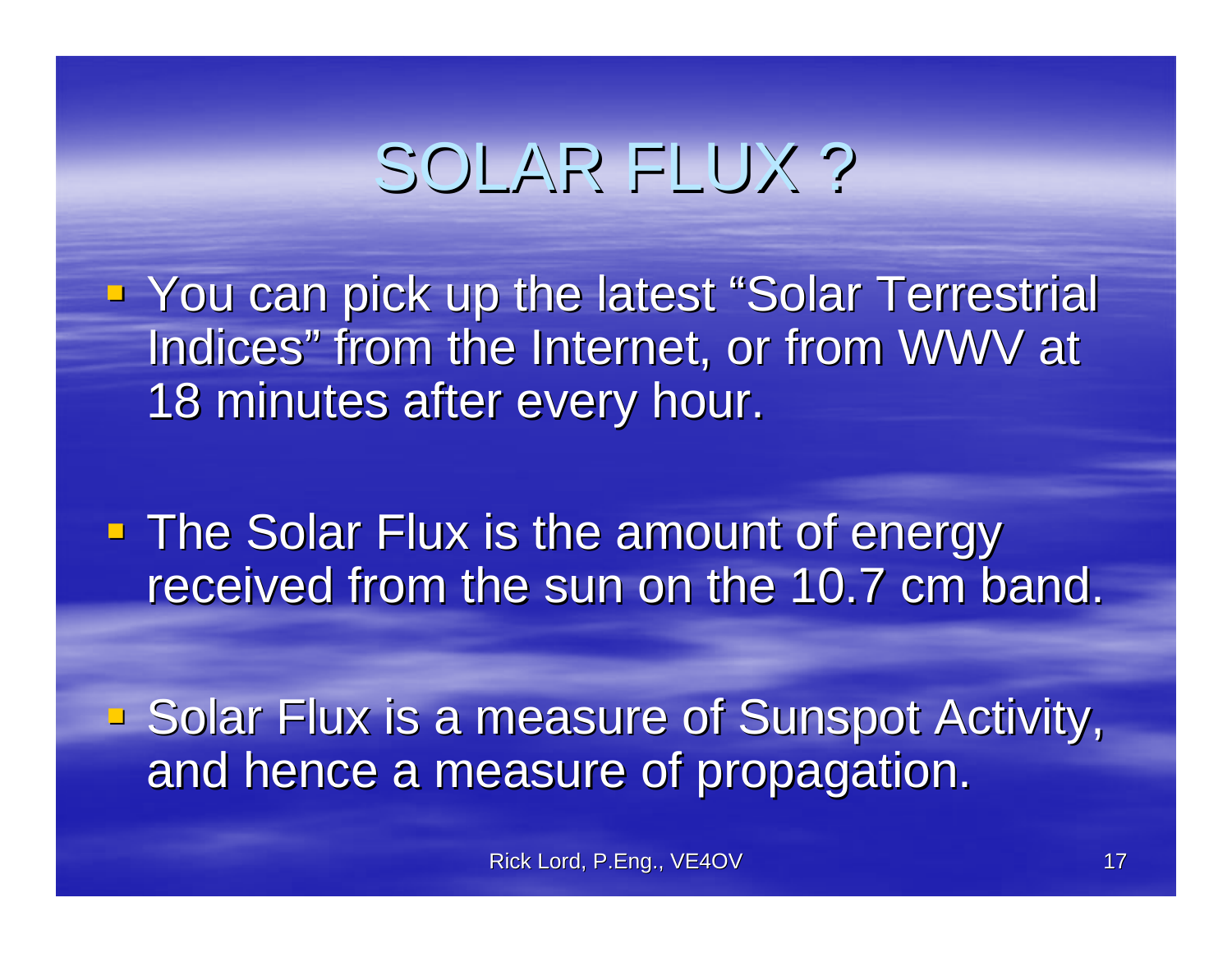#### Solar Flux.



Rick Lord, P.Eng., VE4OV 18 and 18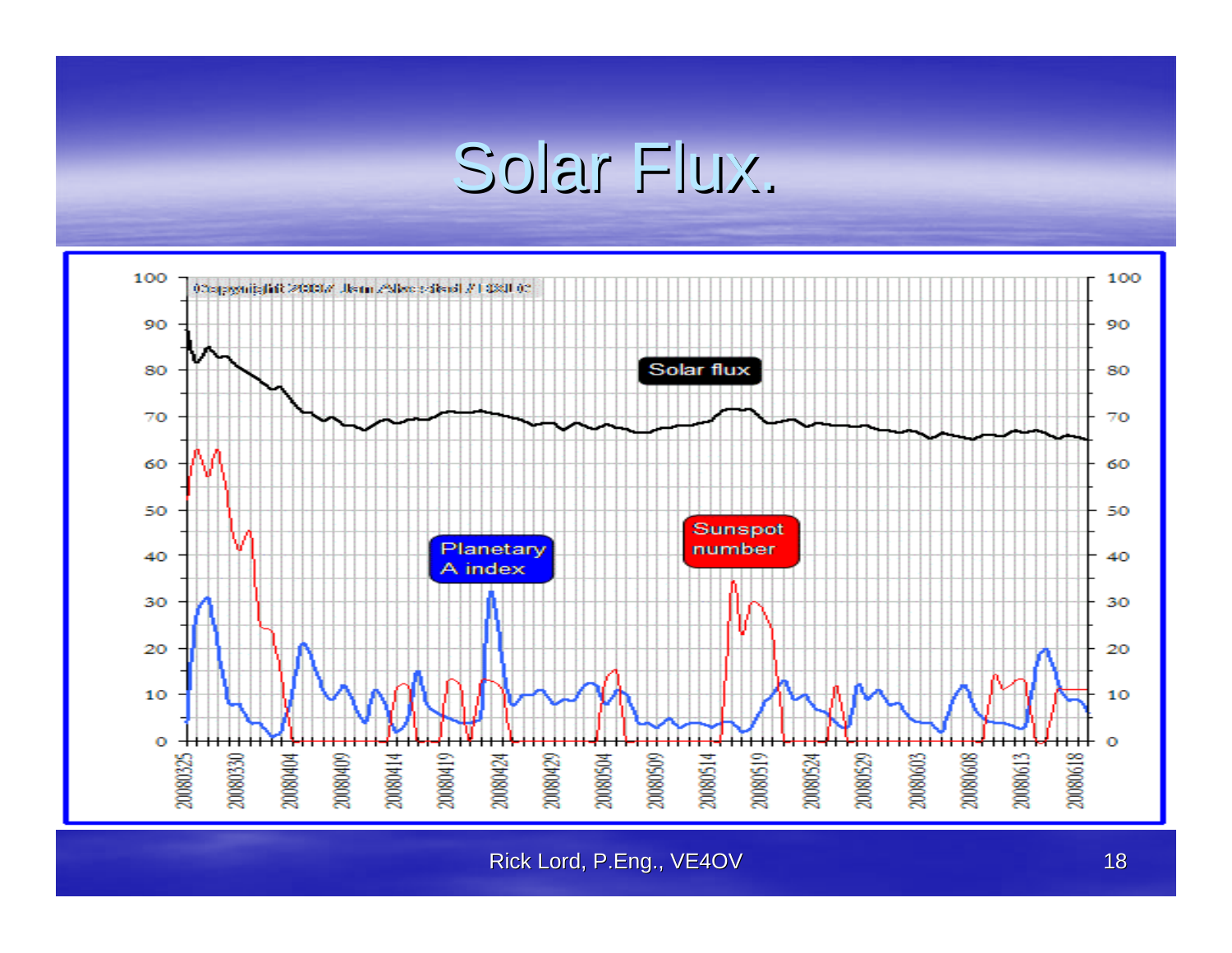#### FOF2 ?

**FOF2** is the *Critical Frequency* of the F2 Layer. This is the highest frequency that the F2 Layer will return to earth when RF strikes it vertically……that is, "Straight-Up".

**The You can get the latest hourly FOF2 from the Vou can get the latest hourly FOF2 from the** Internet.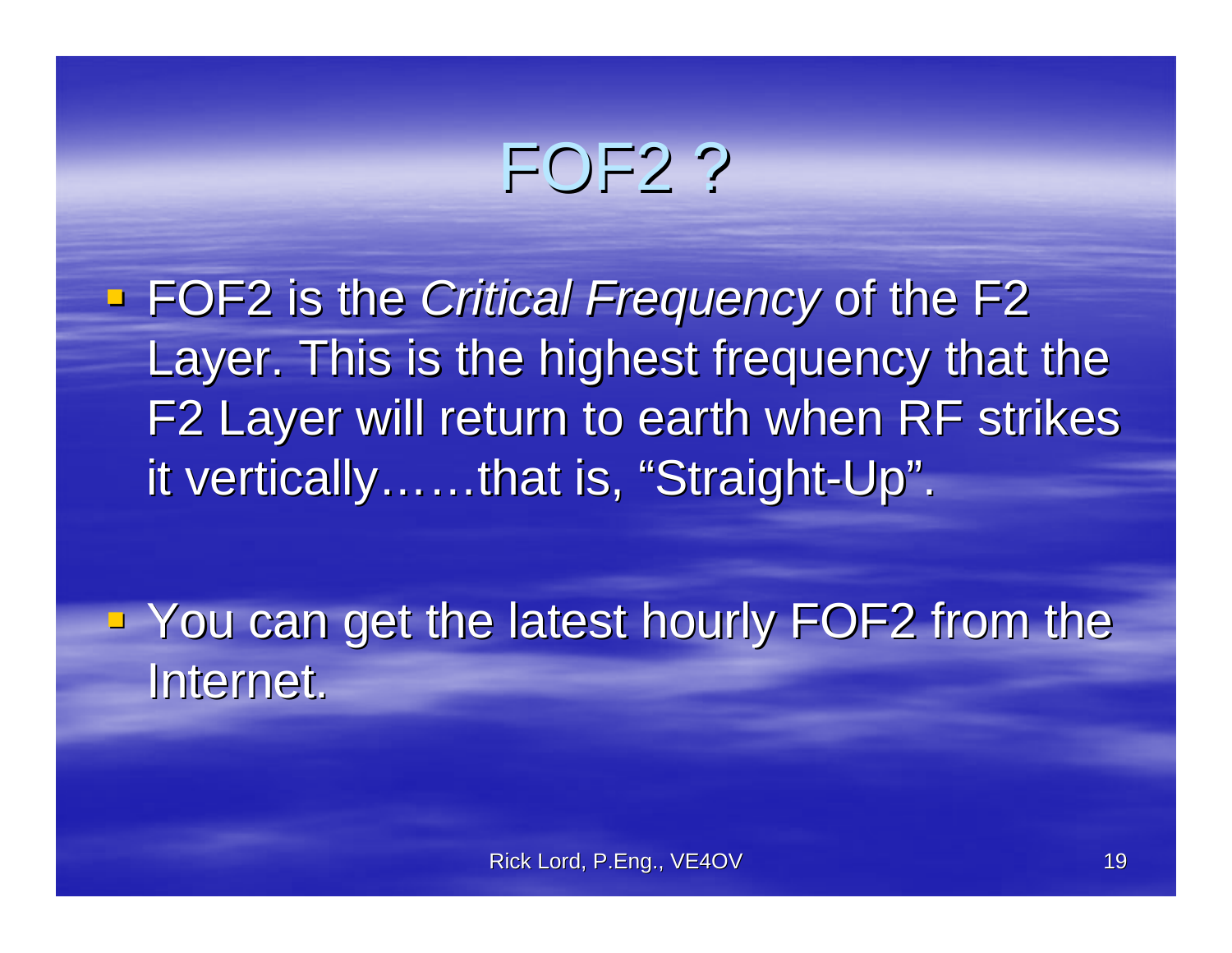#### Introducing the HAP Chart. Introducing the HAP Chart.

- **Hourly Area Prediction charts are available** from the Internet. A HAP Chart plots the FOF2, or *Critical Frequency*. This is a *crucial* piece of information for NVIS ops!
- **The FOF2 varies during the day, night,** seasons, and Sunspot Cycle. To establish reliable NVIS Communication, you need to know its value.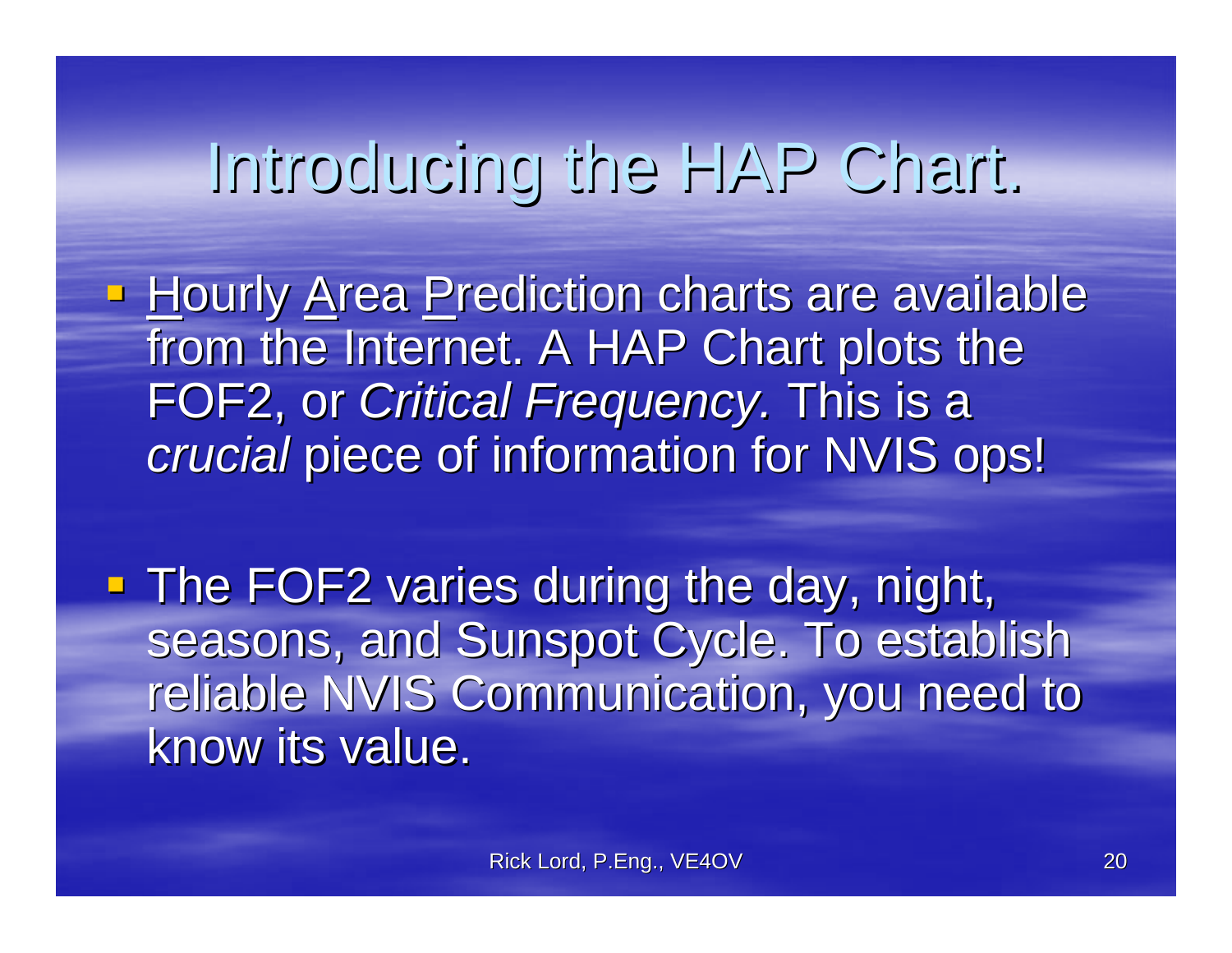### Winnipeg HAP Chart. Winnipeg HAP Chart.

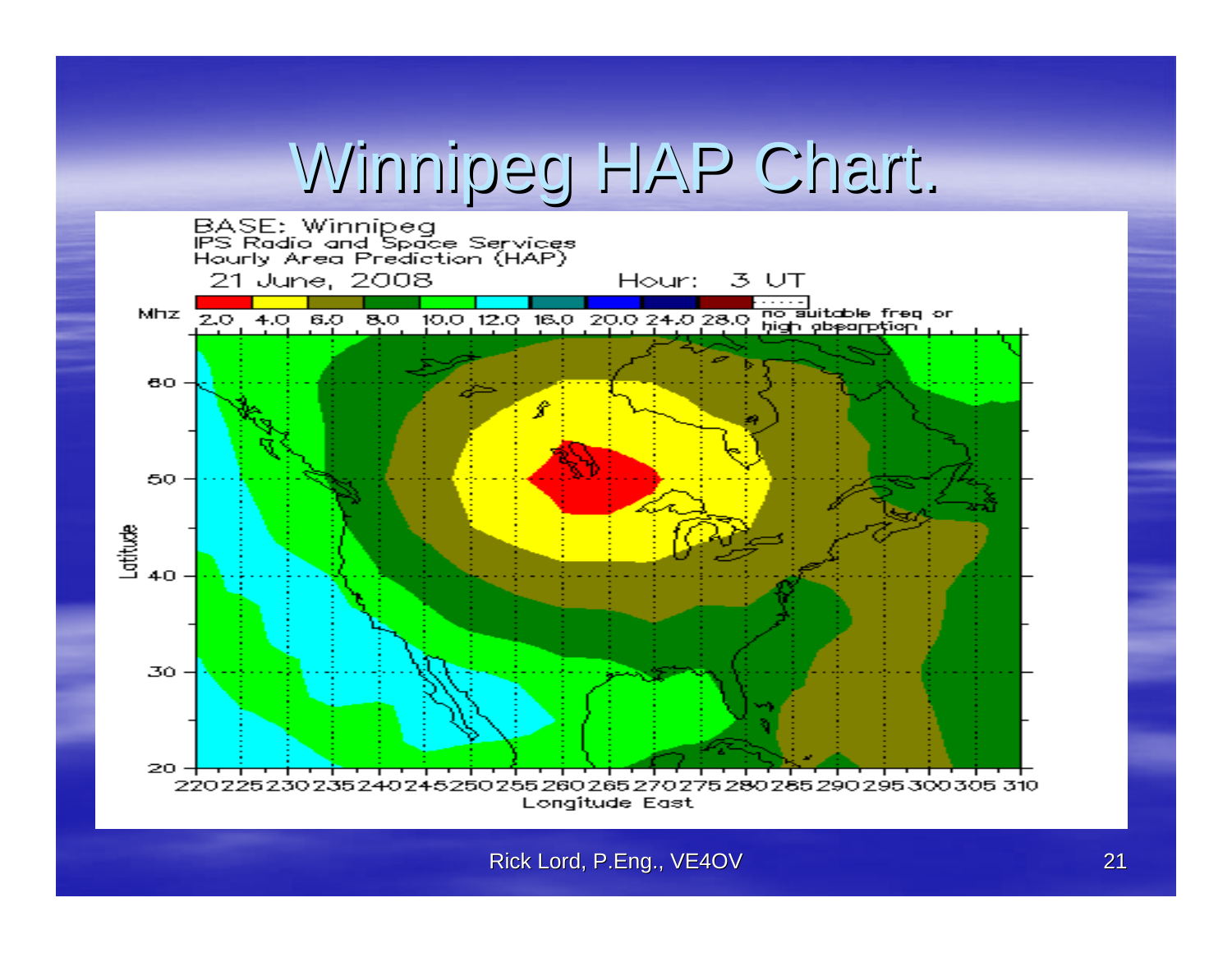### Winnipeg MB to Thunder Bay ON Maximum Useable Frequency, MUF

#### SNR, short path to 48° N 89° W

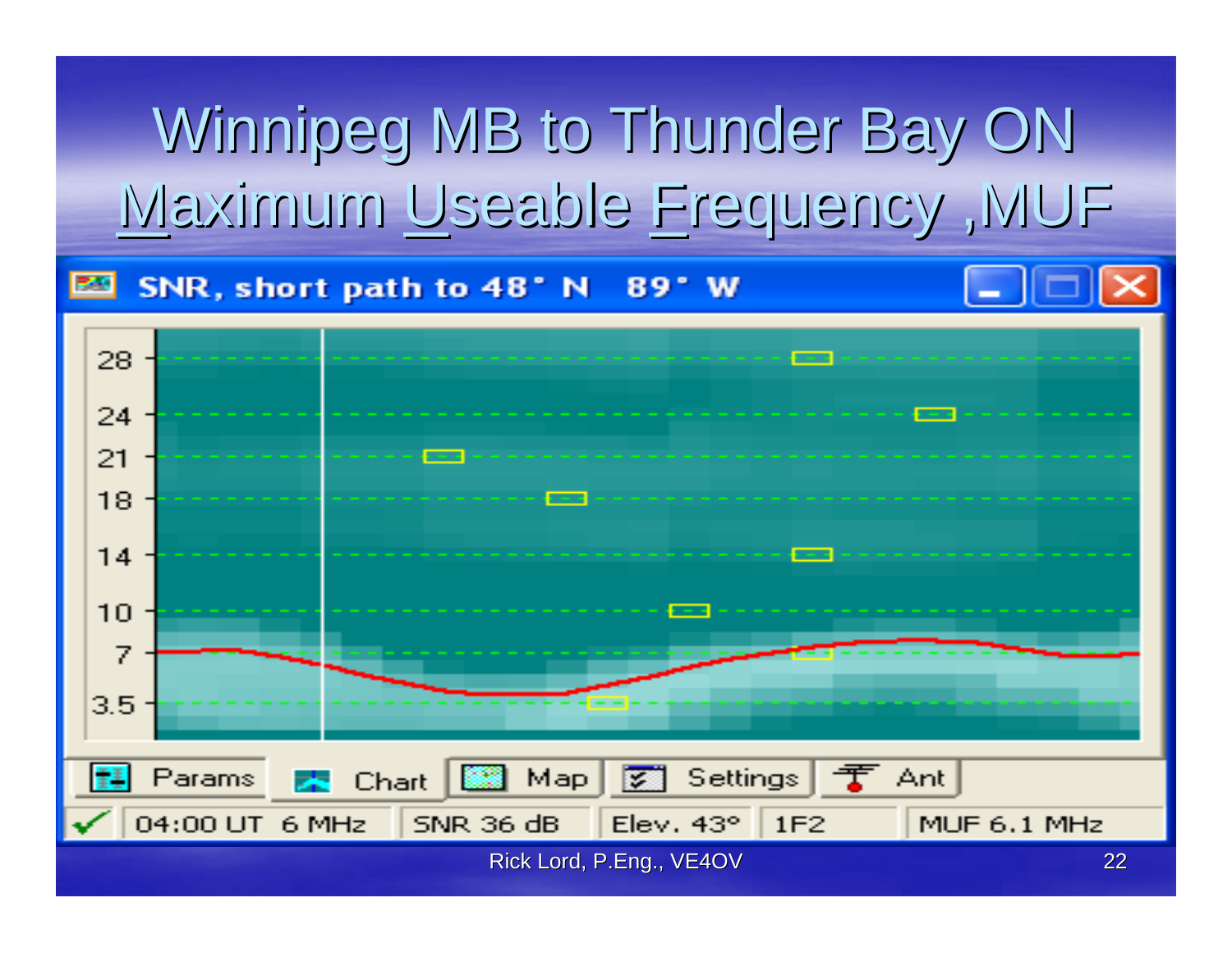### Link Establishment.

#### WHAT TIME ?

#### WHAT FREQUENCY ? WHAT MODE ?

Rick Lord, P.Eng., VE4OV 23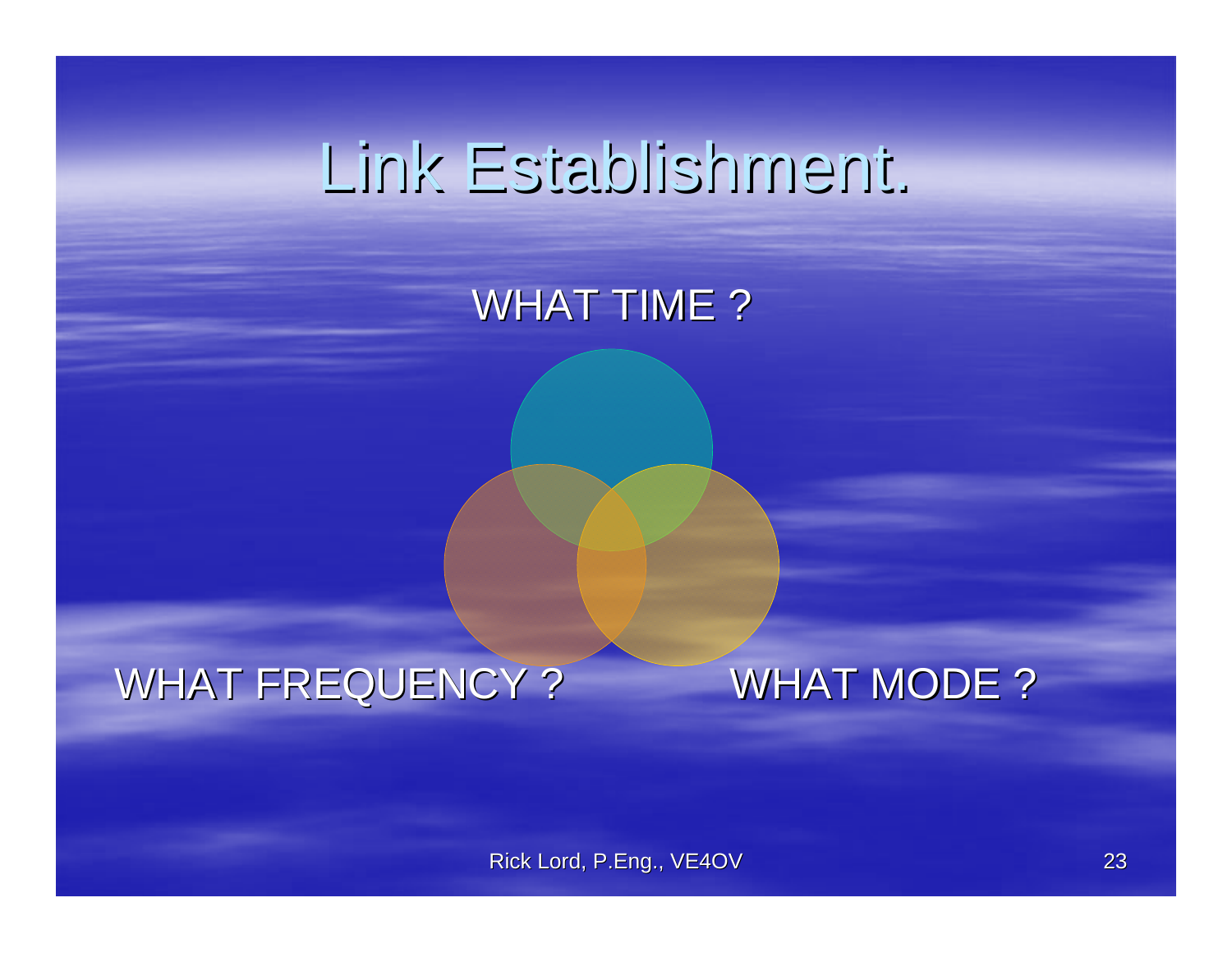#### What Time?

**Establish** *written* **time protocols!** 

**- As an example from Blaine Osepchuk, VE6BKO from Edmonton ARES:** 

■ " Use 1.844 MHz (LSB) for nighttime NVIS from 2 hours after dark until 2 hours after sunrise".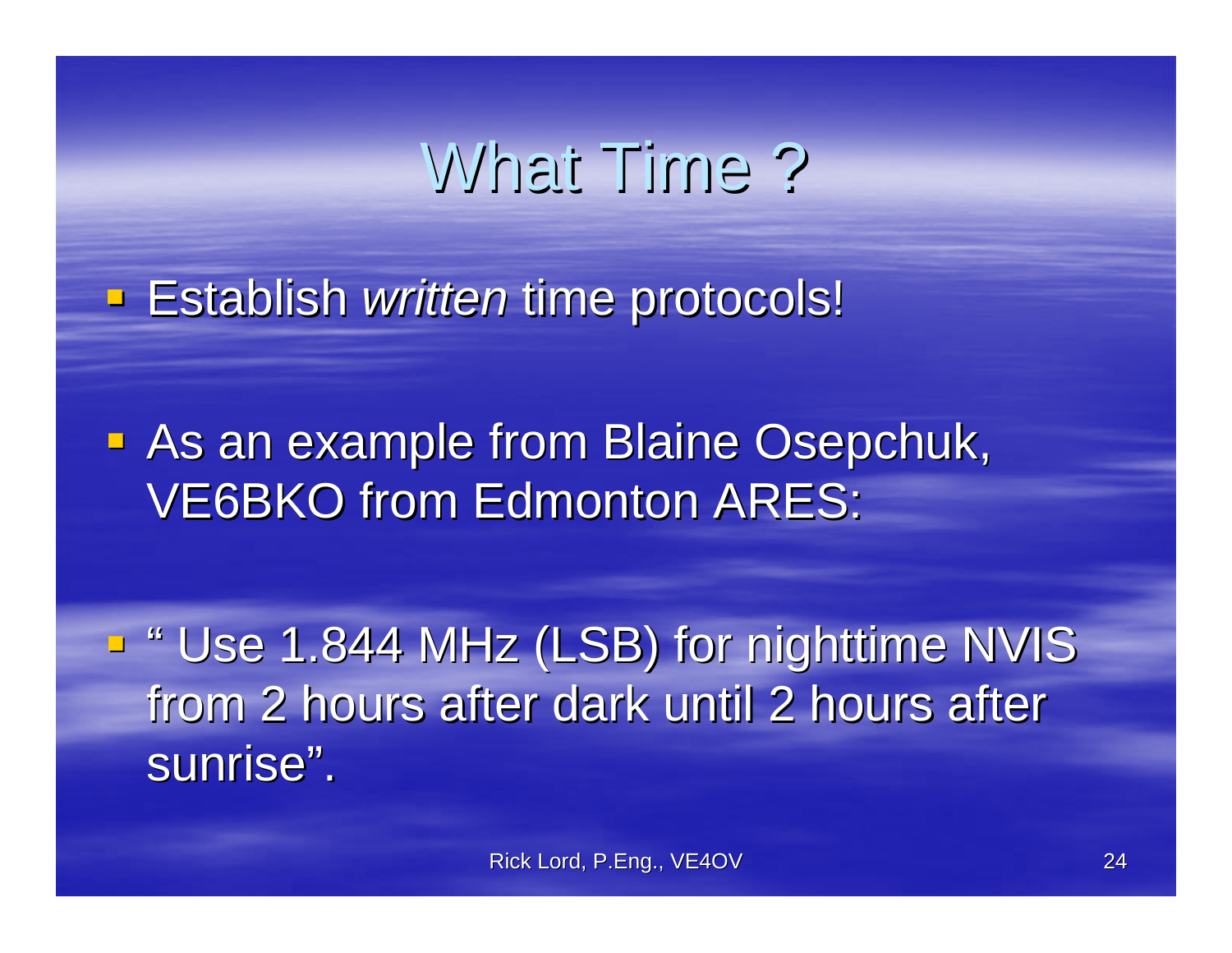#### What Mode?

**Establish** *written* **Mode Protocols! Example from VE6BKO:** 

> "1.844 MHz (LSB)" "3.765 MHz (LSB)" "7.055 MHz (LSB)"

(This example is using the usual Lower Side Band (This example is using the usual Lower Side Band protocol for the 40m, 80m and 160 m bands. Our American friends use USB on their 5 new channels on the 60m band.)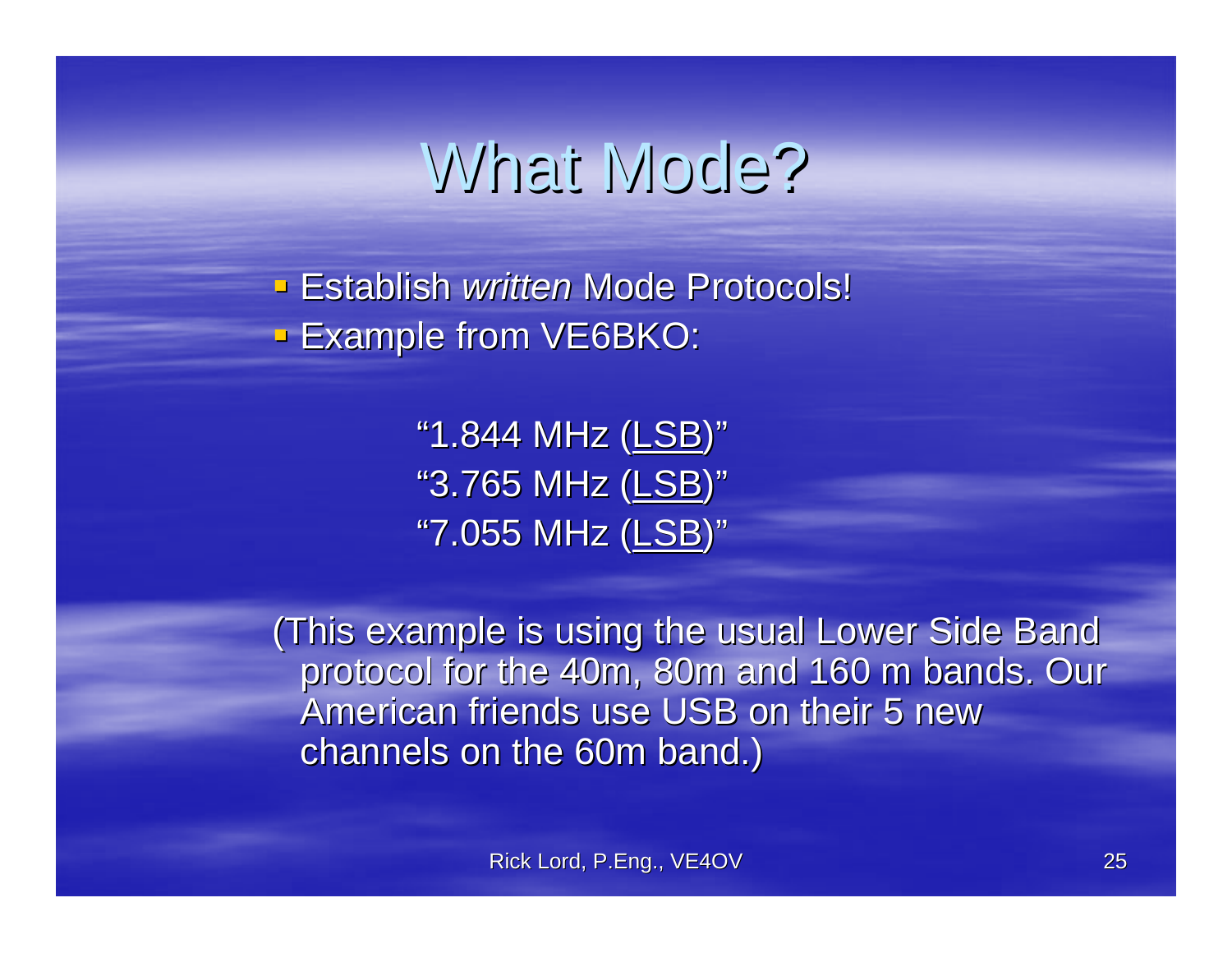#### What Frequencies?

**- Establish** *written* **Freq. Protocols!** 

"Use the highest frequency for the link"

- "Freq. busy? Move up 3 kHz, and call or Freq. busy? Move up 3 kHz, and call or listen for 2 minutes."
- "Busy or nothing heard? Move up 3 kHz and call or listen for 2 Min."

■"Still nothing heard? Return to original frequency, and start over. Do not continue to move up the band."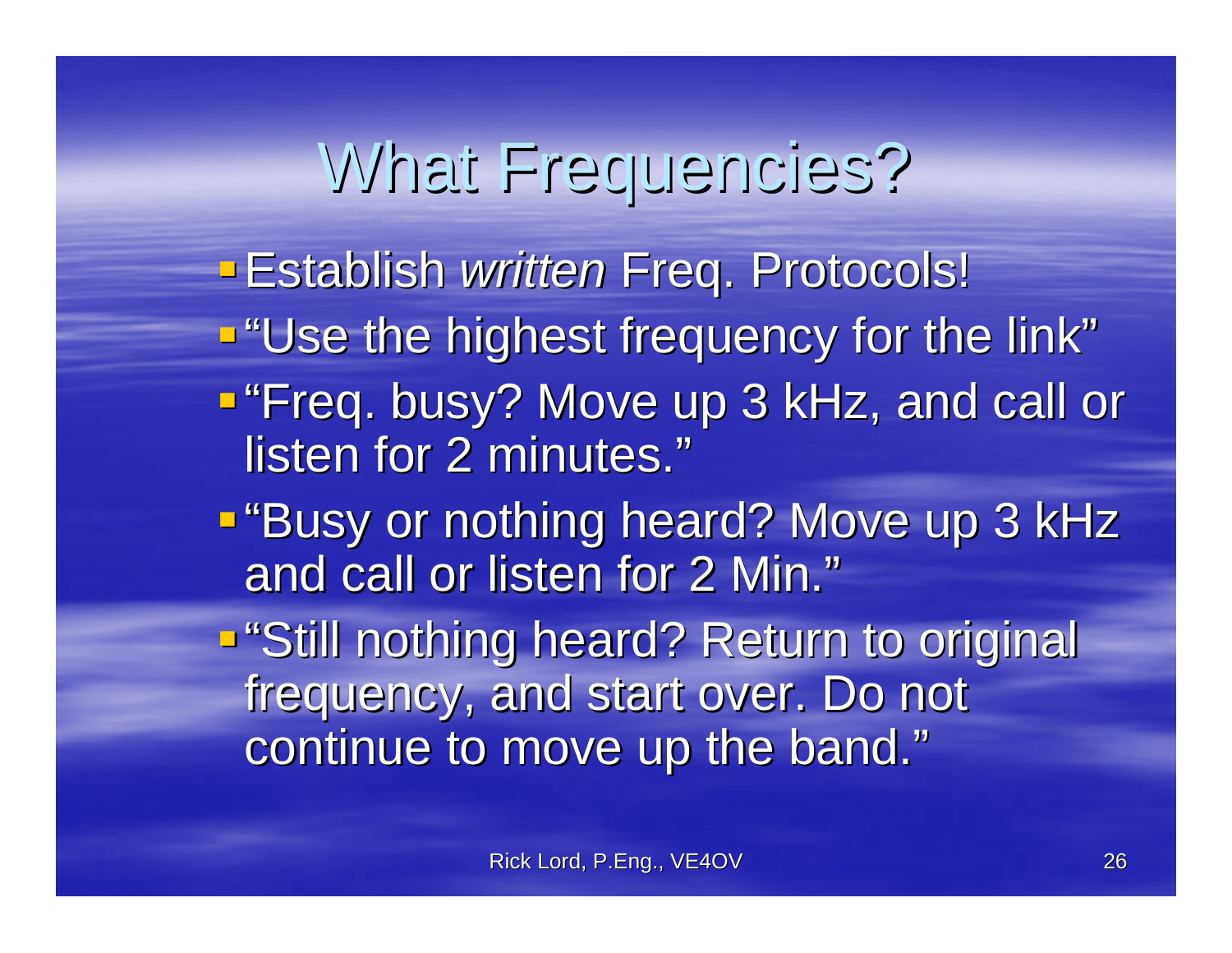#### NVIS Antennas. NVIS Antennas.

- **ARES ops will need simple Dipoles and Inverted Vees.**
- **Base Stations can use more "real estate" to use State Formate Formate Formate Formate real estate real estate** add 3 to 6 dB, by using a gain antenna.
- **Remember that we need an antenna that** works well over the 160m, 80m and 40m bands. Usually, this means 3 antennas fed from a common transmission line.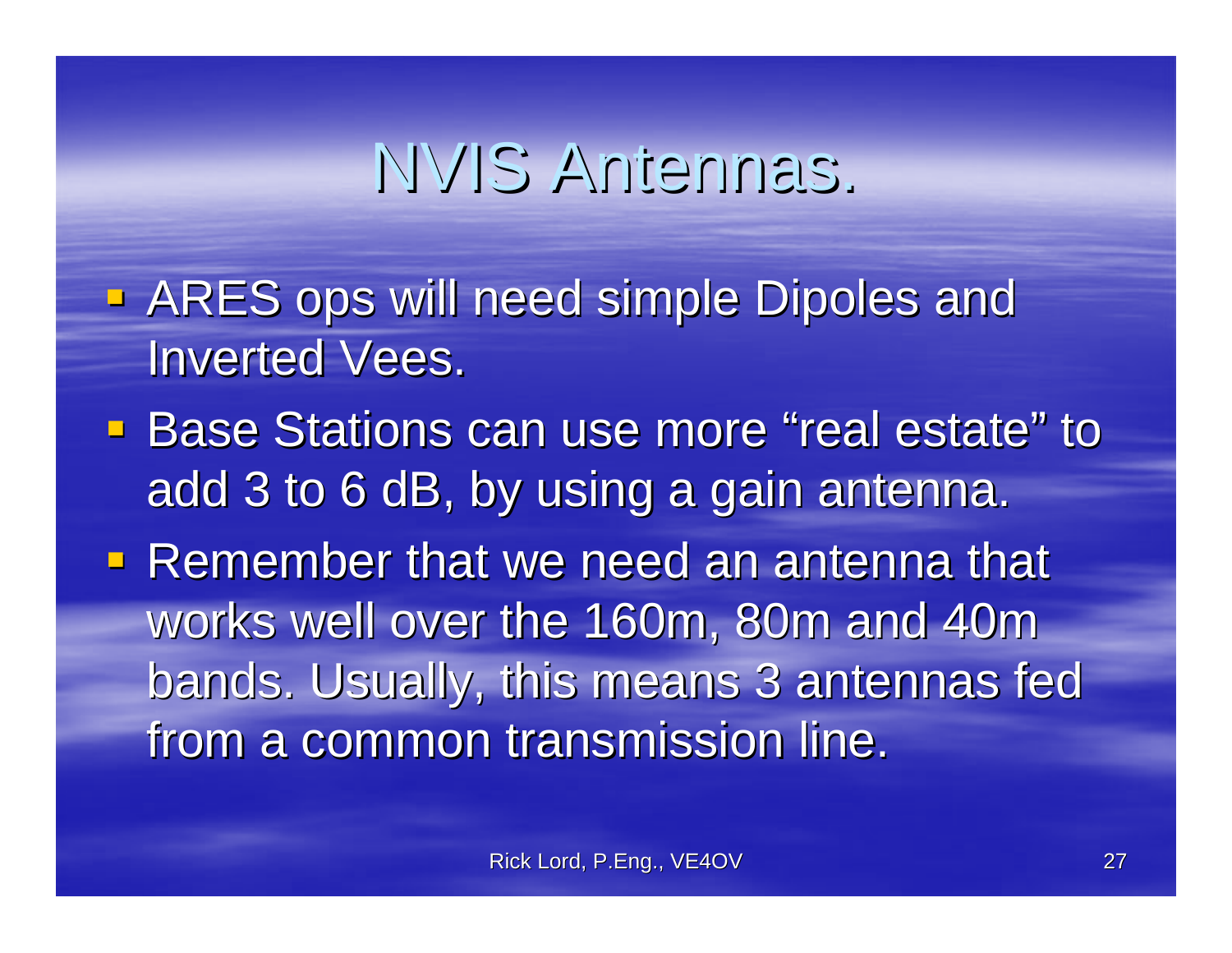#### Dr. Marc Tarplee, Ph.D, N4UFP 3-Band NVIS Loop.

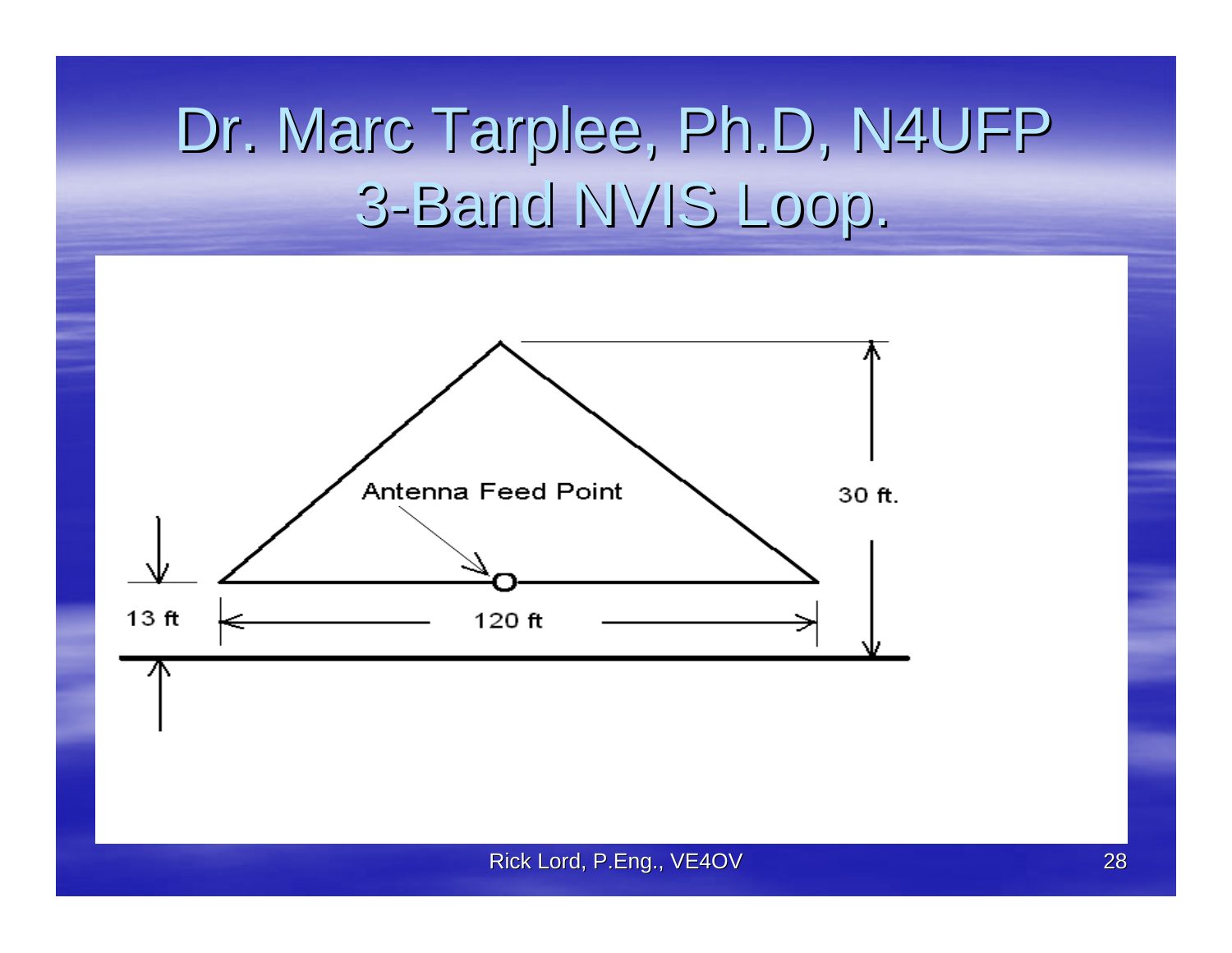#### Tarplee NVIS Loop Elevation Plots.



7.055 MHz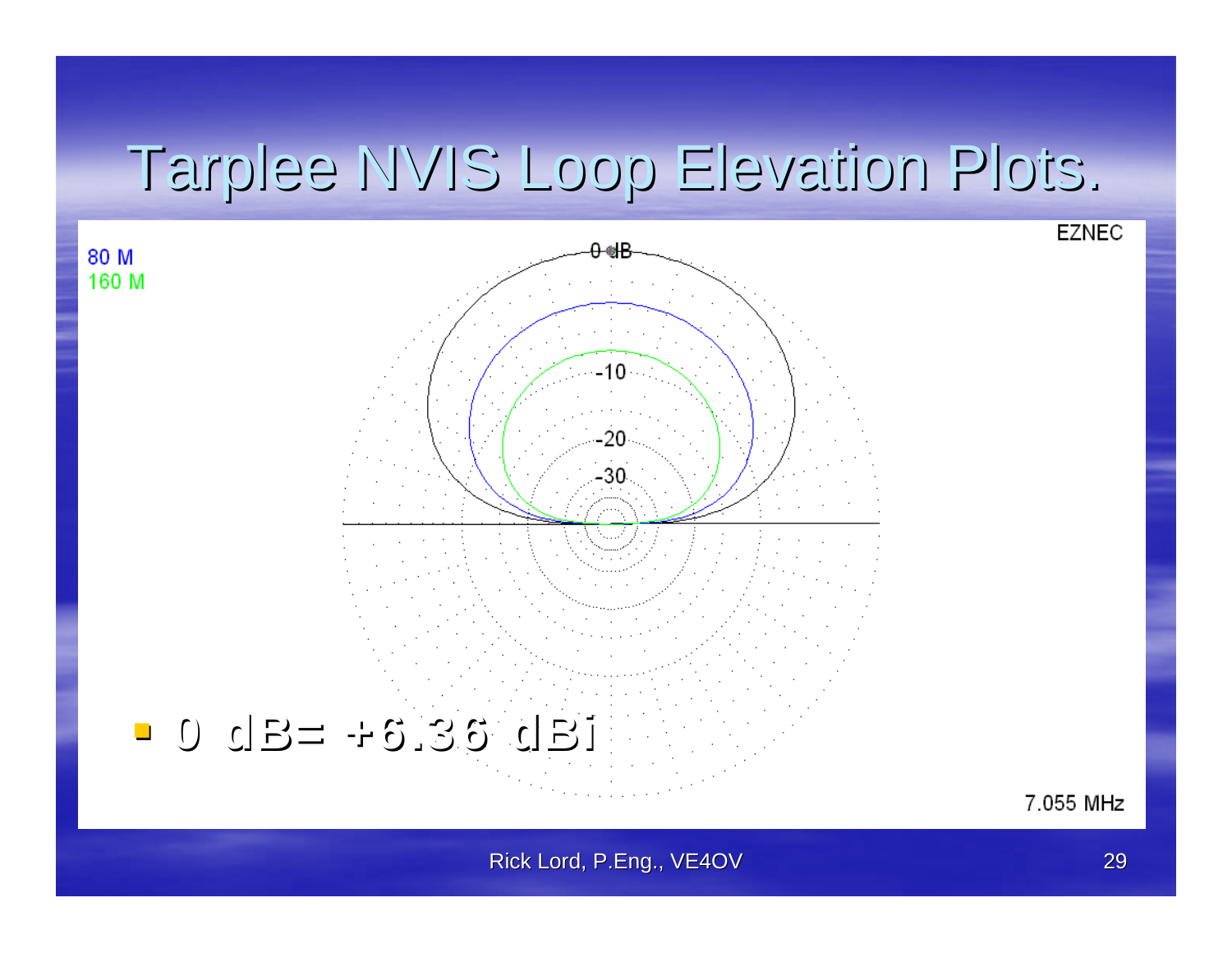#### NVIS 3-Band "Fan"Dipole. Dipole.

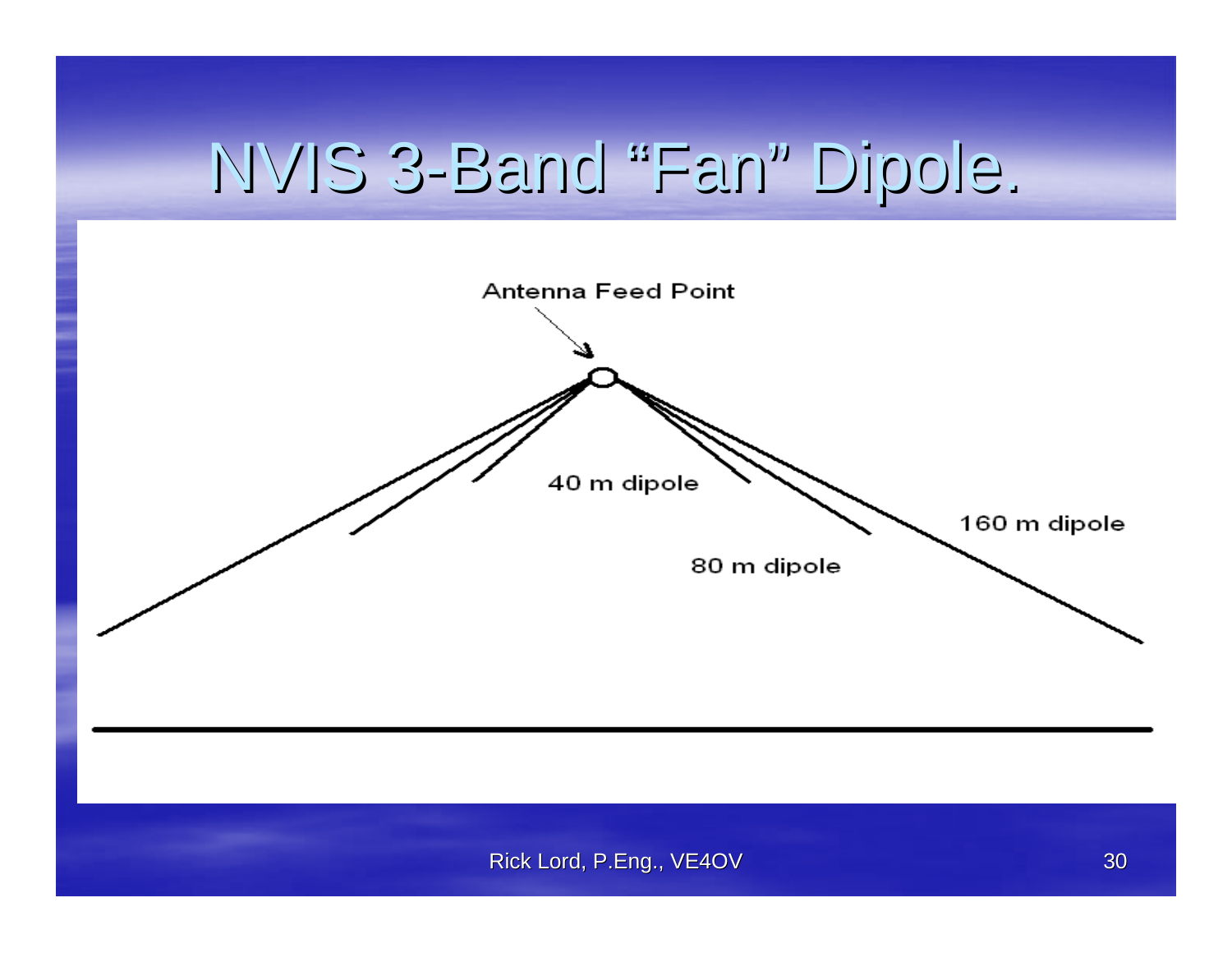#### NVIS 3-Band "Jumpered Jumpered"Dipole. Dipole.

40m: no jumpers. 80m: jumpers J2 and J3, only. 160m: jumpers J1, J2, J3, J4



- Advantages: Full-size dipoles on each of the 3 bands. Resonant lengths allow easy SWR Matching.
- Disadvantages: The antenna must be lowered to change frequencies. No rapid QSY allowed.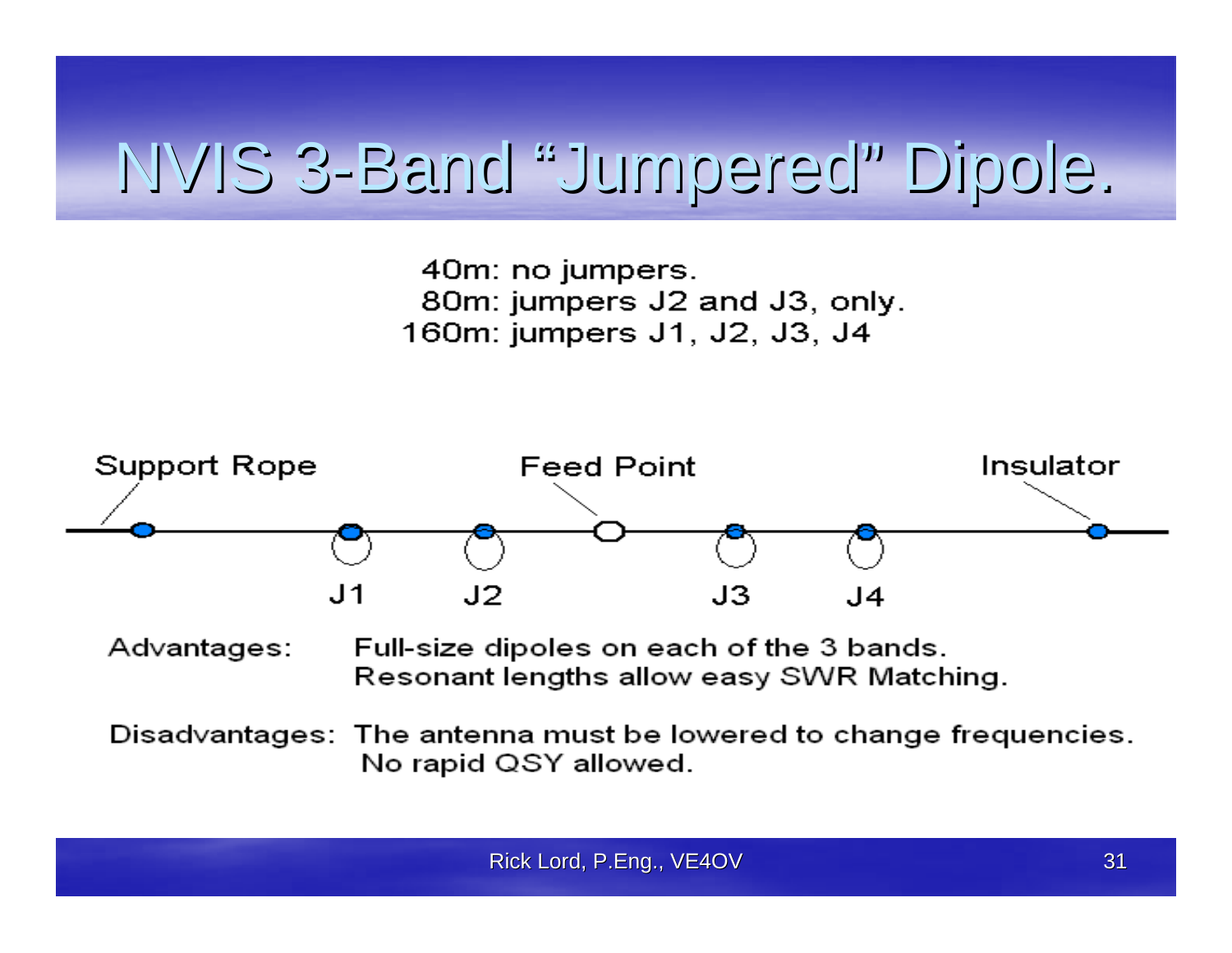# Getting your feet wet with NVIS. Getting your feet wet with NVIS.

- Try experimenting on 80 meters, with a low horizontal dipole or inverted vee, with the apex at, say, 25 to 40 feet.
- Get a list of the nearby (Provincial or State) 80m nets to your QTH, and listen to the check-ins. Observe the wide area coverage. **Example 2 Check the internet for the hourly FOF2, and** become more "propagation savvy".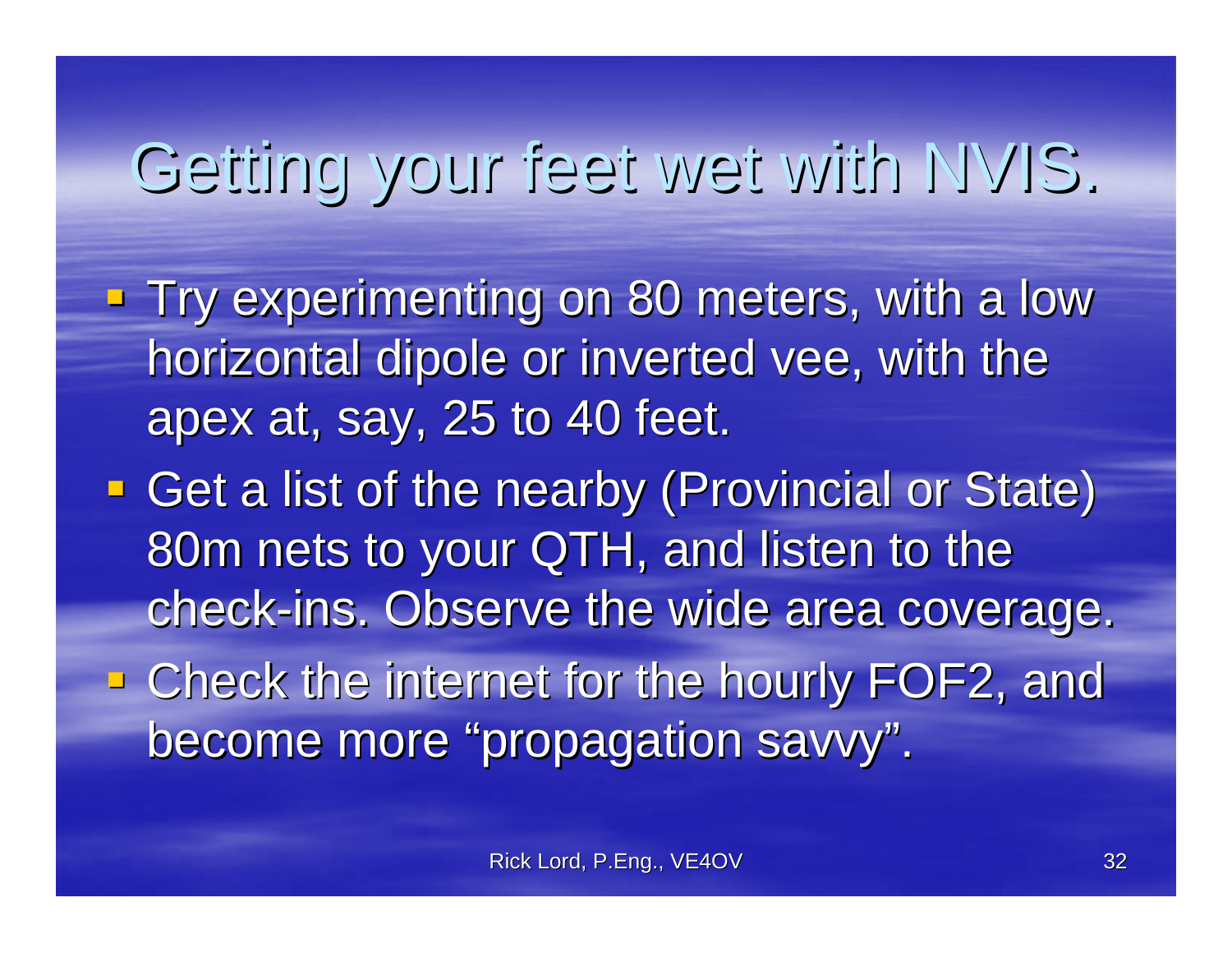# NVIS "Re-Cap."

- **E** NVIS is a *Technique ... ( not an antenna! ).*
- **Equipment and power levels are straight** forward and usual for HF Operation.
- **The unique things about NVIS are the very The unique things about NVIS are the very** low horizontal antennas, and the need to operate close to the F2 Critical Frequency. In NVIS techniques could be the "Silver Bullet" for ARES HF Operation.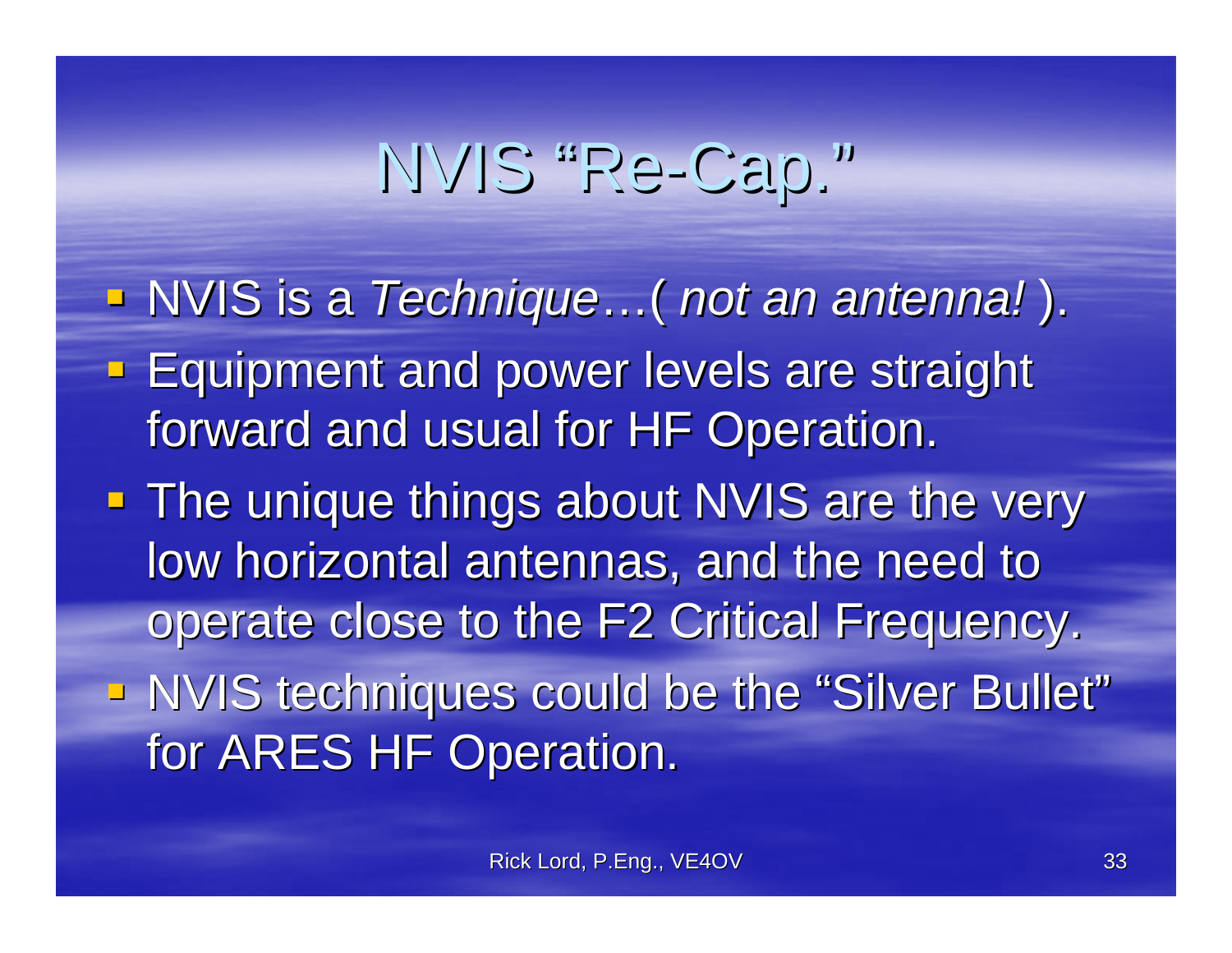#### Internet References. Internet References.

SkyTrig: R.J. Edwards, G4FGQ, (SK): http://www.wireless.org.uk/g4fgq/page3.html

Solar Terrestrial Activity Report: http://www.dxlc.com/solar/

Australian Government: Ionospheric Prediction Service: HAP Charts: IPS Radio & Space Services http://www.ips.au/hf systems/4/1

ARES Edmonton AB: Blaine Osepchuk, VE6BKO http://members.shaw.ca/ve6bko/overview.html http://members.shaw.ca/ve6bko/update01.html

Dr. Marc C. Tarplee, Ph.D., N4UFP: Near Vertical Incidence Skywave (NVIS).ppt http://www.arrl-sc.org/tech\_presentations\_by\_n4ufp\_tc.htm

- EZNEC: Antenna Software by W7EL. Roy Lewallen, P.E., W7EL http://www.eznec.com
- HamCap 1.5 Alex Shovkoplyas, VE3NEA http://www.dxatlas.com/hamcap/
- RAC/TCA Amateur Radio Calculators: Professor Emeritus David Conn, Ph.D., P.Eng., VE3KL "Field Strength" and " Received Power and Path Loss" http://www.rac.ca/tca/tcacalculators.htm